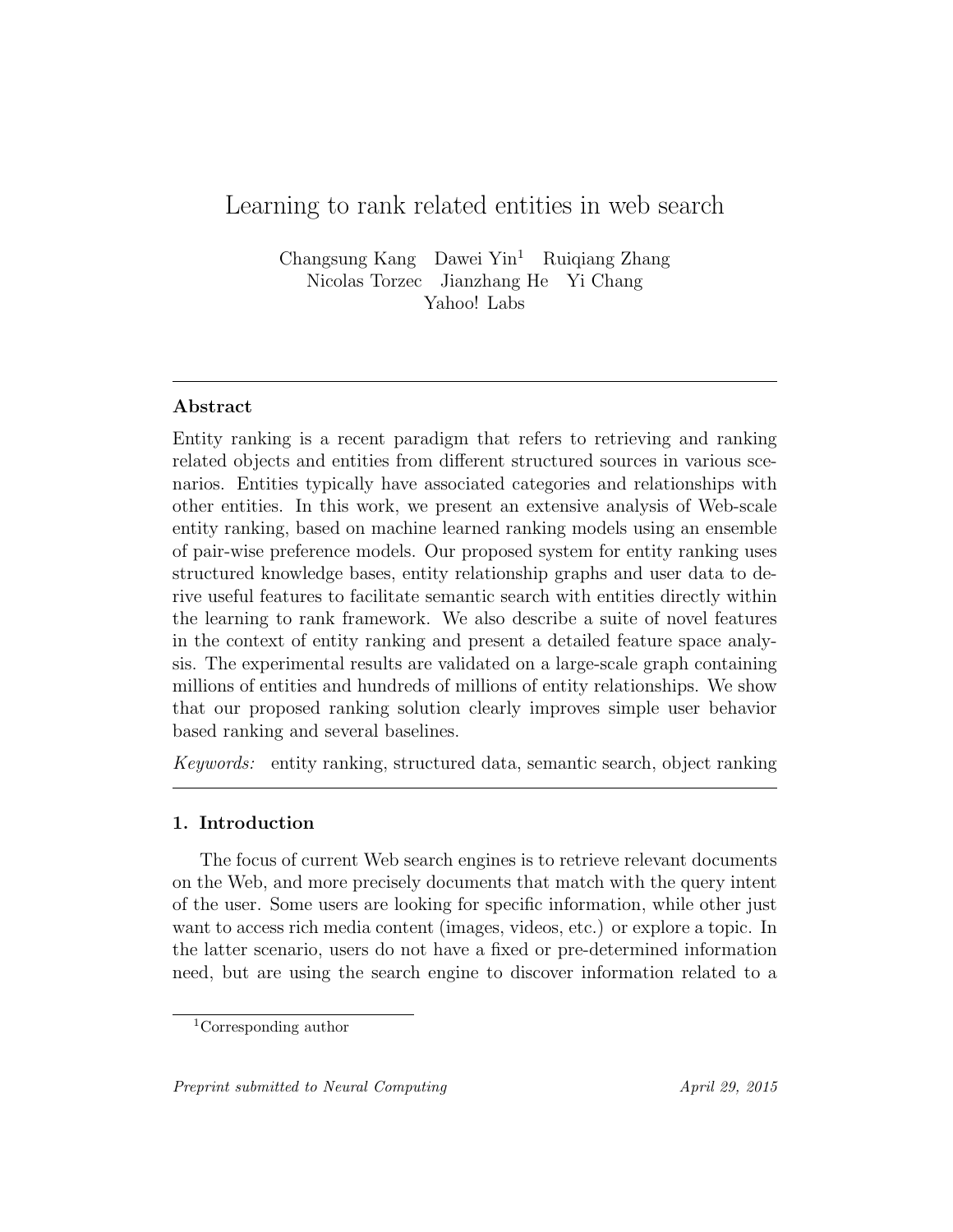particular object of interest. In this scenario one can say that the user is in a "browse" mode.

To support users in their exploratory search, we propose a machine learned framework for ranking related entities. This framework ranks related entities according to two dimensions: a lateral dimension and a faceted dimension. In the lateral dimension, related entities are of the same nature as the entity queried (e.g. Hyderabad and Bangalore, or Angelina Jolie and Brad Pitt). In the faceted dimension, related entities are usually not of the same type as the queried entity, and refer to a specific aspect of the queried entity (e.g. Hyderabad and India, or Brad Pitt and Fight Club). Entity ranking, is a recent paradigm (1; 2; 3) that focuses on retrieving and ranking related entities from different (structured) sources. Entity ranking can occur in various forms and scenarios as proposed in (4; 5). Entities typically have a canonical name, a main type, alternate names and several subtypes. They are related to each other through labelled relationships (e.g. Bengalore IsLocatedIn India, or Brad Pitt CastsIn Fight Club). This kind of information can be represented as an Entity-Relationship graph, which shows many similarities to the graphs underlying social networks (6).

The amount of structured data sources such as DBPedia<sup>2</sup> and Freebase<sup>3</sup> on the Web are increasing (7). The availability of such large collections of structured data enables a realm of possibilities beyond the basic textual Web search. Popular Web search engines are already providing a rich experience, mining structured data, query logs and web documents to provide rich information in the search results (e.g. movie plot, genre, cast, review and show times at the user location) or direct answers to the users (e.g. "date of birth Brad Pitt"), while displaying related news articles, images, videos and tweets for queries about popular persons, organizations, media works and locations whenever possible.

We propose to enhance this experience by providing well-qualified related entities. A snapshot of the overall experience we propose can be seen in Figure 1. Related entities, which are points of interest for the query 'India' in this example, are shown as suggestions on the left-hand rail of the search results page. The types of the related entities to show depend upon the category of the query entity. For example, for movie queries, the goal is to show

<sup>2</sup>http://dbpedia.org

<sup>3</sup>http://www.freebase.com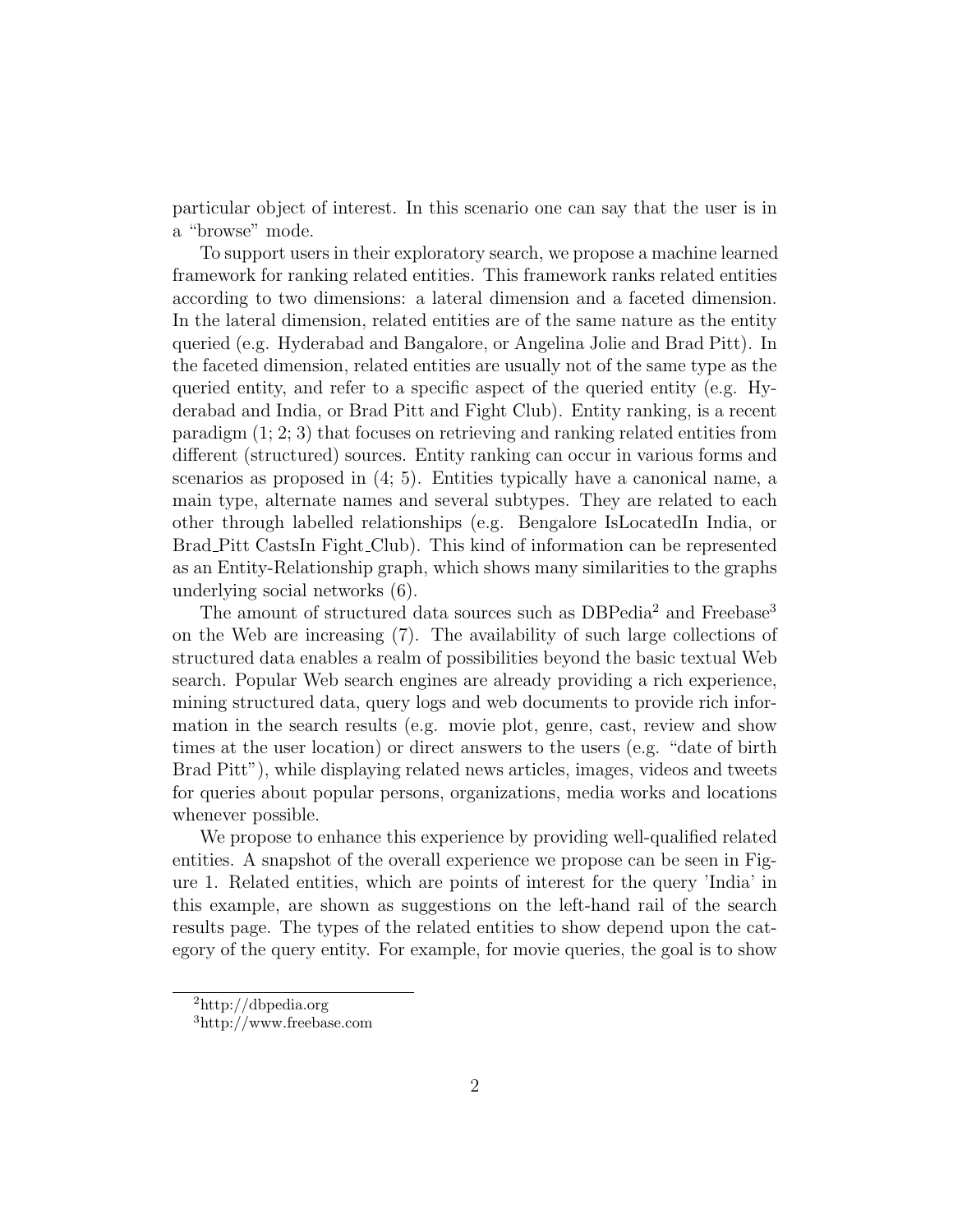both lateral information in terms of related movies and faceted information in terms of cast information. The challenge that we propose to address in this work is to select the appropriate set of related entities depending upon the queried entity and its type, and to rank them in the order of relevance.

We cast the problem of entity ranking as a supervised machine learning problem (8; 9) with the goal of predicting the relevance of the related entity to the query entity. While the previous work in this area (10; 11) focuses on optimizing the Click Through Rate (CTR) of the related entities alone, we present an approach to jointly learn the relevance among the entities using both the user click data and the editorially assigned relevance grades. In contrast to web search, the entity search results are grouped by categories of related entities, which complicates the ranking problem. We address how to incorporate the categories of related entities into the loss function and show how to leverage relationships between related entities with different categories ("inter-category" relationships) to improve relevance.

In this work, we present an extensive analysis of Web-scale object ranking, based on machine learned ranking models using ensemble of pairwise preference models. Our proposed system for entity ranking uses structured knowledge bases, entity-relationship graphs and user data to derive useful features to facilitate semantic search with entities directly within the learning to rank framework. We also describe a suite of novel features in the context of entity ranking and present a detailed feature space analysis. We further discuss how entity ranking is different from regular Web search in terms of presentation bias and the interaction of categories of query entities and result facets. The experimental results validated on a large-scale graph containing millions of entities and hundreds of millions of relationships show that our proposed ranking solution clearly improves a simple user behavior based ranking model.

Our main contributions of this work can be summarized as follows:

- extensive feature analysis of Web-scale object ranking, based on several structured and semi-structured data sources.
- learning pairwise preferences from multiple click models to obtain more robust pairwise preferences than a single click model and enriching the training data with high-confidence pairwise preferences.
- incorporate the categories of the related entities into the loss function of the ranking model to improve relevance.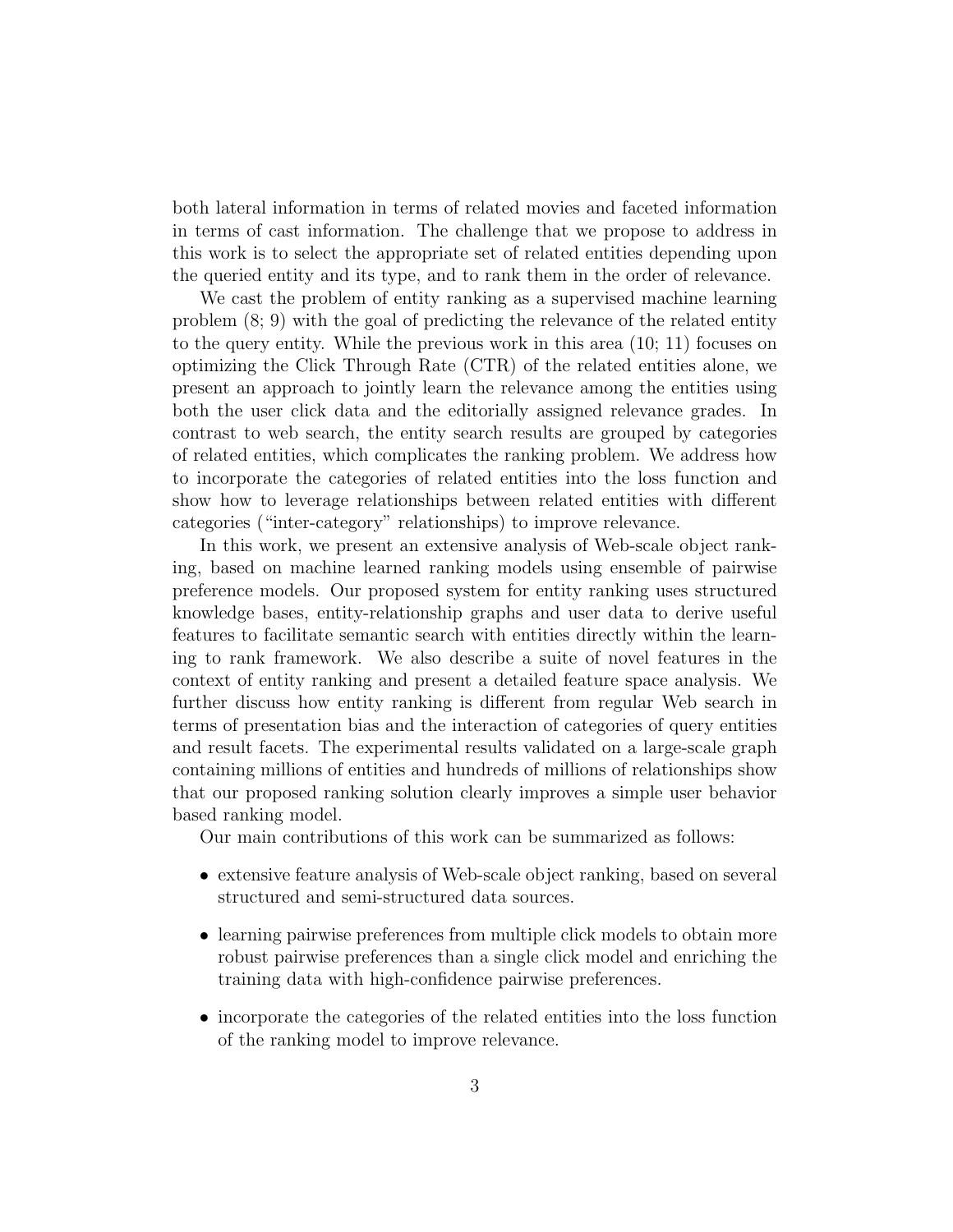• learn the category preference of the related entities based on the category of the query entity from user behavior data.

The rest of the paper is organized as follow. In section 2, we provide background details about the terminology that we use, describe the knowledge base and the Web search experience where entity ranking is used. Section 3 describes the extensive features that we utilize based on both various data sources and the entity-relationship graph itself. Section 4 provides details about the pairwise comparison model that produces highly robust pairwise preferences and describes how to incorporate category information in the loss function. Section 5 presents the experimental results obtained on a large collection of structured knowledge sources and Section 6 concludes the paper with some directions about the future work.

## 2. Background

In this section, we describe the terminology that we use throughout the rest of the paper, give an overview of the system used for building the knowledge base that supports the whole experience, and describe the Web search experience where this entity ranking is utilized.

## 2.1. Terminology

This section introduces the terminology used in this paper. The application of entity ranking, as presented in this paper, is to support users in Web search by providing related entity information, which allows them to explore a topic of their interest. Given a **user query** (q) entered in the search box and a large knowledge base of known entities with binary directed relationships between them, we detect entities present in the query. We refer to such an entity as the query entity (qe). A facet  $(f)$  is defined as the directed relationship between two entities, starting from the query entity to a facet entity (fe). For popular entities we typically have in the order of several hundreds of facets in our knowledge base, and a few dozen facets for the infamous entities. Figure 2 shows the distribution of the facets per entity in our knowledge base.

For each entity the following information is maintained. The reference is used internally to identify and manage the entity. The canonical name is shown to the user when the entity ranking experience is triggered in the search engine results page. The type indicates the semantic class of the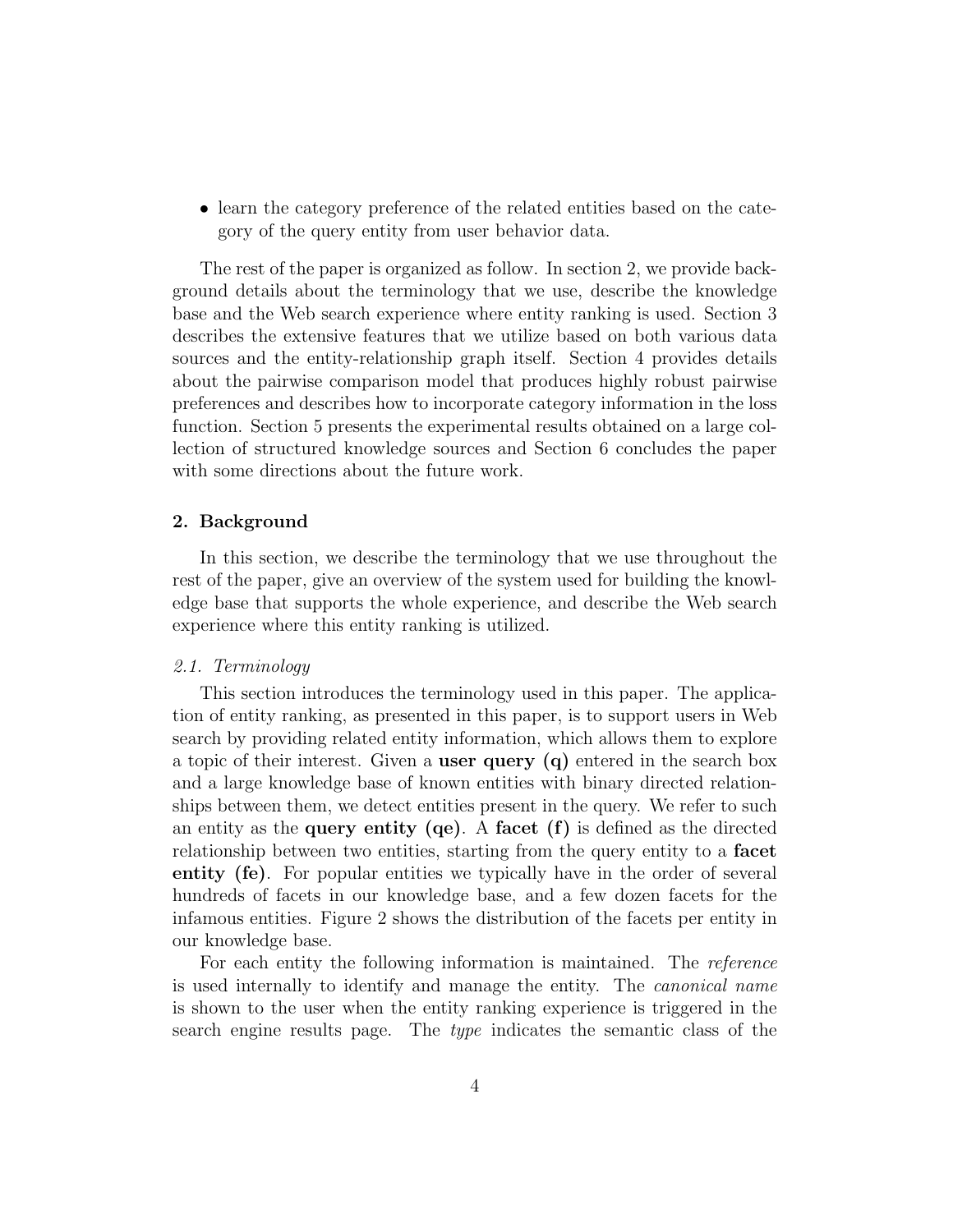Table 1: Example entity

| reference      | ID: 286186    |
|----------------|---------------|
| canonical name | India         |
| variant        | India; Bharat |
| type           | location      |
| subtype        | country       |

| Table 2: Example facet |                                                                   |  |  |  |
|------------------------|-------------------------------------------------------------------|--|--|--|
|                        | query entity   ID::286186 (i.e. India)                            |  |  |  |
|                        | <b>facet entity</b>   ID::2295414 (i.e. city of Hyderabad, India) |  |  |  |
| type                   | has_point_of_interest                                             |  |  |  |

entity, that is whether the entity is a person, a location, a media work, etc. The subtypes provide a more fine grained typology for the entity. An entity can have several subtypes. For example a person can be both an actor and a producer. In addition, an entity can have one or more variants (e.g. alternate names, birth names, aliases) which capture colloquial references to this entity. We assume that problems related to de-duplication of known entities with identical canonical names and types are resolved within the knowledge base, as well as the handling of other disambiguation problems. For ease of reference when computing a ranking, we assume that an entity can be uniquely identified through its normalized canonical name, and type.

For each facet the following information is maintained: the reference to the query entity, the reference to the facet entity, as well as the relationship type and how frequently we observe that relationship in the sources feeding our knowledge base. Typically multiple facets can be defined between an entity-facet pair  $(f(qe, fe))$ , reflecting the different roles that can occur between any two entities.

To illustrate the above with an example, consider the location India, table 1 shows the typical data that we would have on file for this particular location. When detecting this entity in any of our ranking sources both the canonical name, and its variants are used as references for this entity. India is a location, of subtype country.

Table 2 shows the information stored for a facet, which simply contains a reference to both entities and the type of the relationship.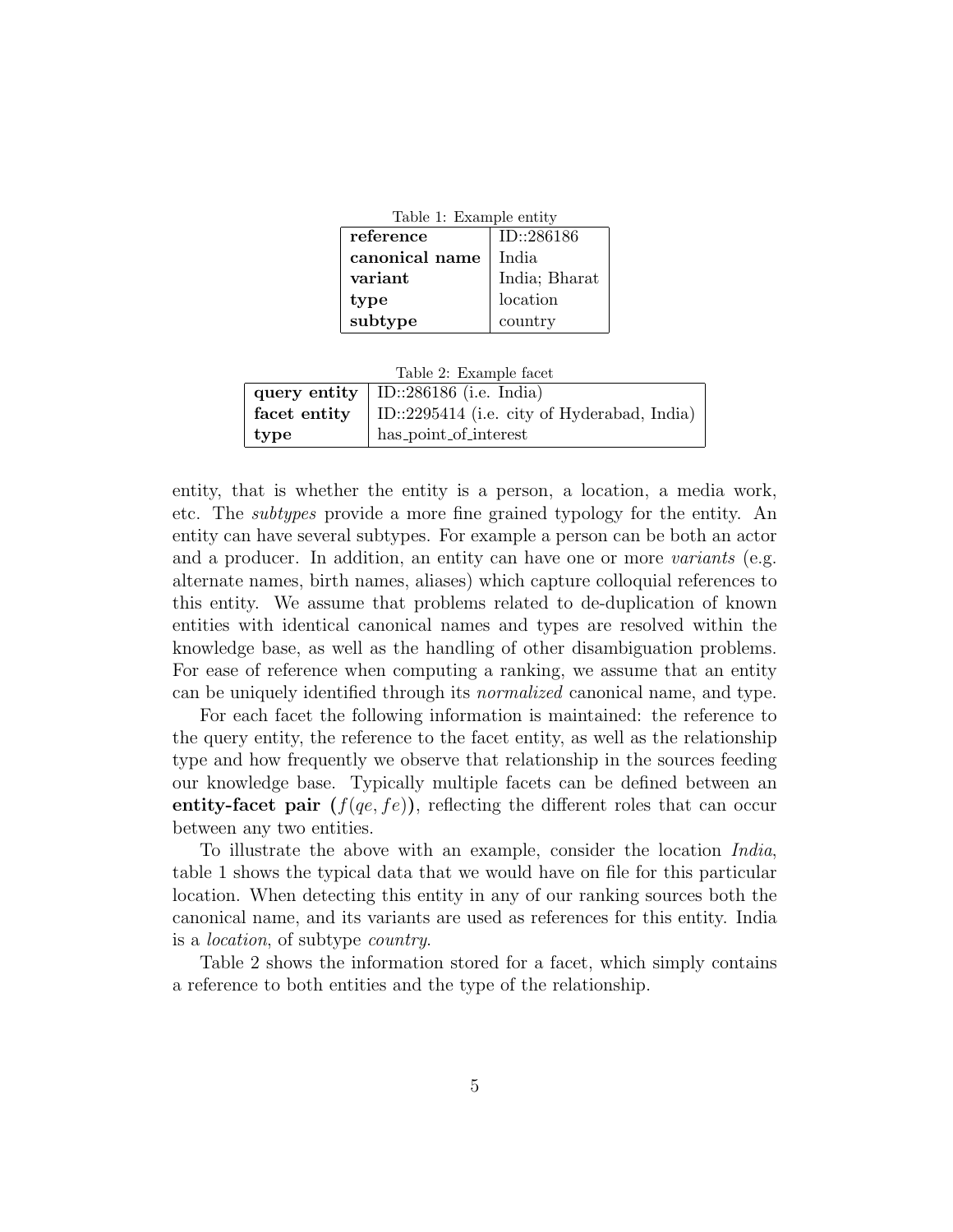#### 2.2. Knowledge Base

As already mentioned, the type of experience described in this paper relies on a knowledge base of entities and the relationships between them. The construction of the first version of that knowledge base is described in (11). The present section describes the new knowledge base, and its building process.

The system we have designed and implemented for building this knowledge base is called Yalinda. Yalinda extracts various form of knowledge including entities, their attributes (i.e. reference, canonical name, variants, type, subtypes, other attributes) and the relationships between them (i.e. labeled directed binary relationships). Yalinda extracts this knowledge from structured sources. Selected sources include both internal specialized sources, such as Yahoo! properties (e.g. Y! Movies, Y! Sport, Y! TV, Y! Music, Y! GeoPlanet, etc.), as well as broad-coverage reference sources such as online collaborative encyclopedias (e.g. Wikipedia, Freebase). This extraction is done automatically and frequently, using data scraping and data feed processing techniques. The extracted knowledge is normalized and serialized into semantic graphs, one per input source and domain, providing unified views convenient for consumption. Yalinda is implemented as a framework consisting of general modules providing the common features and pluggable modules providing special features such as wrappers for specific data. It follows a three-step process - the data acquisition step, the knowledge extraction step and the knowledge serialization step - which is described below.

Regarding input source selection, a typology of potential sources has been defined, and potential sources have been reviewed and analyzed regarding practical knowledge extraction. In order to maximize the tradeoff between precision, coverage and cost, the focus has been set on extracting knowledge from large high-quality structured sources. Depending on the source, the knowledge base is updated daily, weekly or quarterly.

In the data acquisition step, new data is retrieved from remote locations and made available locally in a standard processable way, to ease extraction. Main challenges include dealing with various protocols, APIs, encodings and formats. Sometime input data must also be retrieved and combined from several sources to form a convenient input data set. Resulting data and metadata are stored locally, as structured data feeds. In the knowledge extraction step, entities, attributes and relationships are extracted from the data feeds, and normalized into the corresponding canonical names. Entities and associated facts are extracted using wrappers specific to a schema or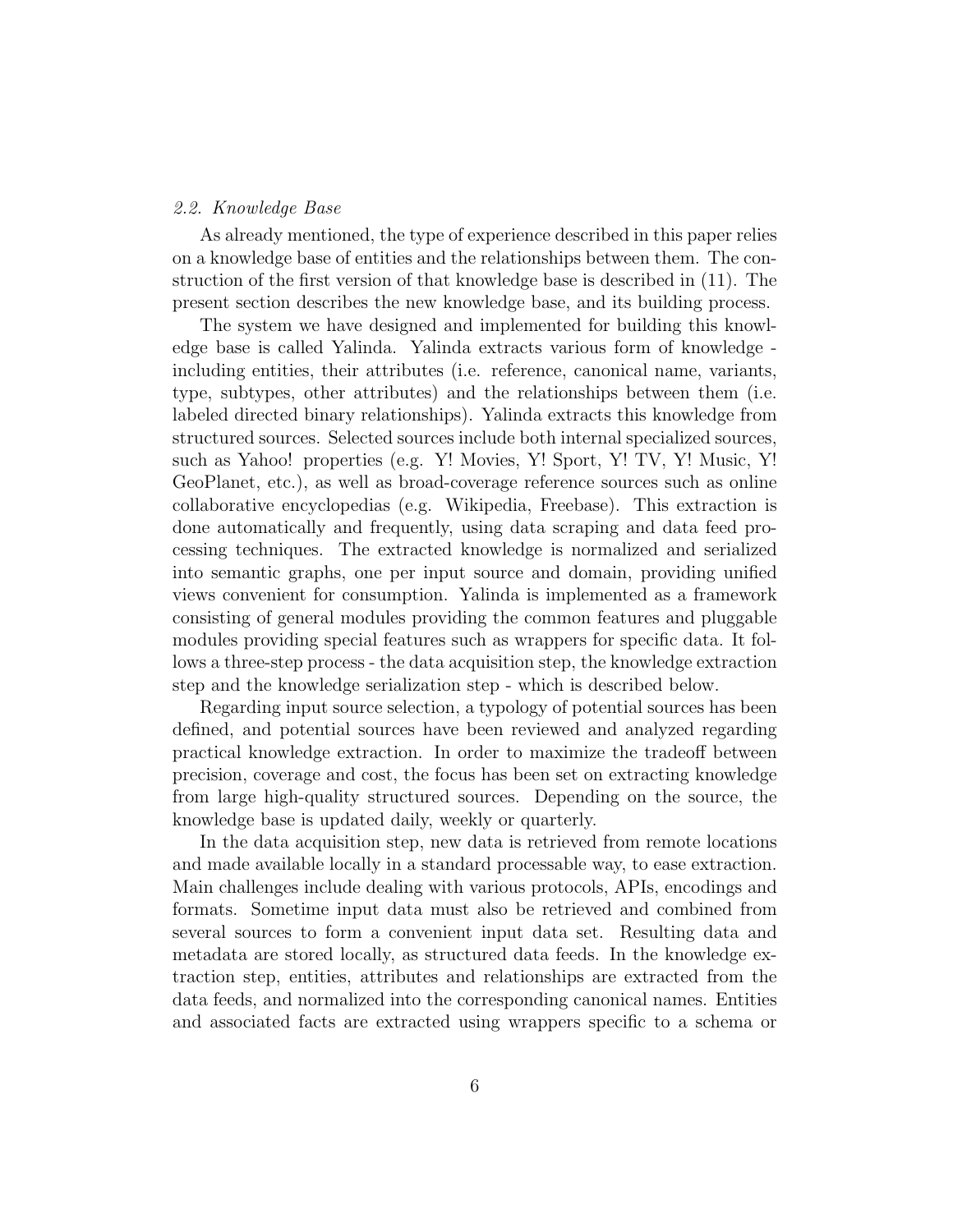format. Entities and their attributes are normalized according to their semantics using rules, focusing on the main attributes and the attributes that can be used as pivot for building relationships. Challenges depend on the source processed. In the knowledge serialization step, extracted knowledge is refined and serialized into Entity-Relationship graphs. The main challenge is to identify and model the meaningful relationships, and to materialize them using specific attribute values as pivots.

Overall, the resulting knowledge base include millions of entity instances (100+ fine-grain types) and hundreds of millions of relationship instances (300 fine-grain relationship types, including both 1st order and second order relations). The domain currently covered include Automotive, Book, Finance, Movie, TV, Music, Notability, Periodical, Product, Sport, etc. For popular entities we typically have in the order of several hundreds of relationships in our knowledge base, and a few relationships for the infamous entities.

## 2.3. Web search experience

The research presented in this paper is powering the faceted search experience in Web Search. Figure 1 depicts a screen shot of the experience, where the user has searched for India. The Web search results page is organized into three columns, where the left column is used to present entity ranking results whenever the query contains entity terms, the middle column contains the traditional web search results along with their snippets that show a summary of the match between the Web page and the query, and the right column is used to display relevant ads if the query contains commercial intention. In addition to the three column layout, rich results are embedded in the middle column above the traditional Web search results whenever the corresponding structured data is available, depending upon the type of the query.

Though our ranking strategy blends the facets entities of different types, when shown to the user, the facets are grouped by their type to enhance the user comprehension. In addition, we show a mini-thumbnail for each facet to aid the user, and capture their attention. Both aspects are variable across different queries, and will affect the user engagement. When training and evaluating the ranking strategies presented here, we deploy click-through behavior as well as editorial assessments. The latter allows us to eliminate any bias in the evaluation, with respect to these two variables.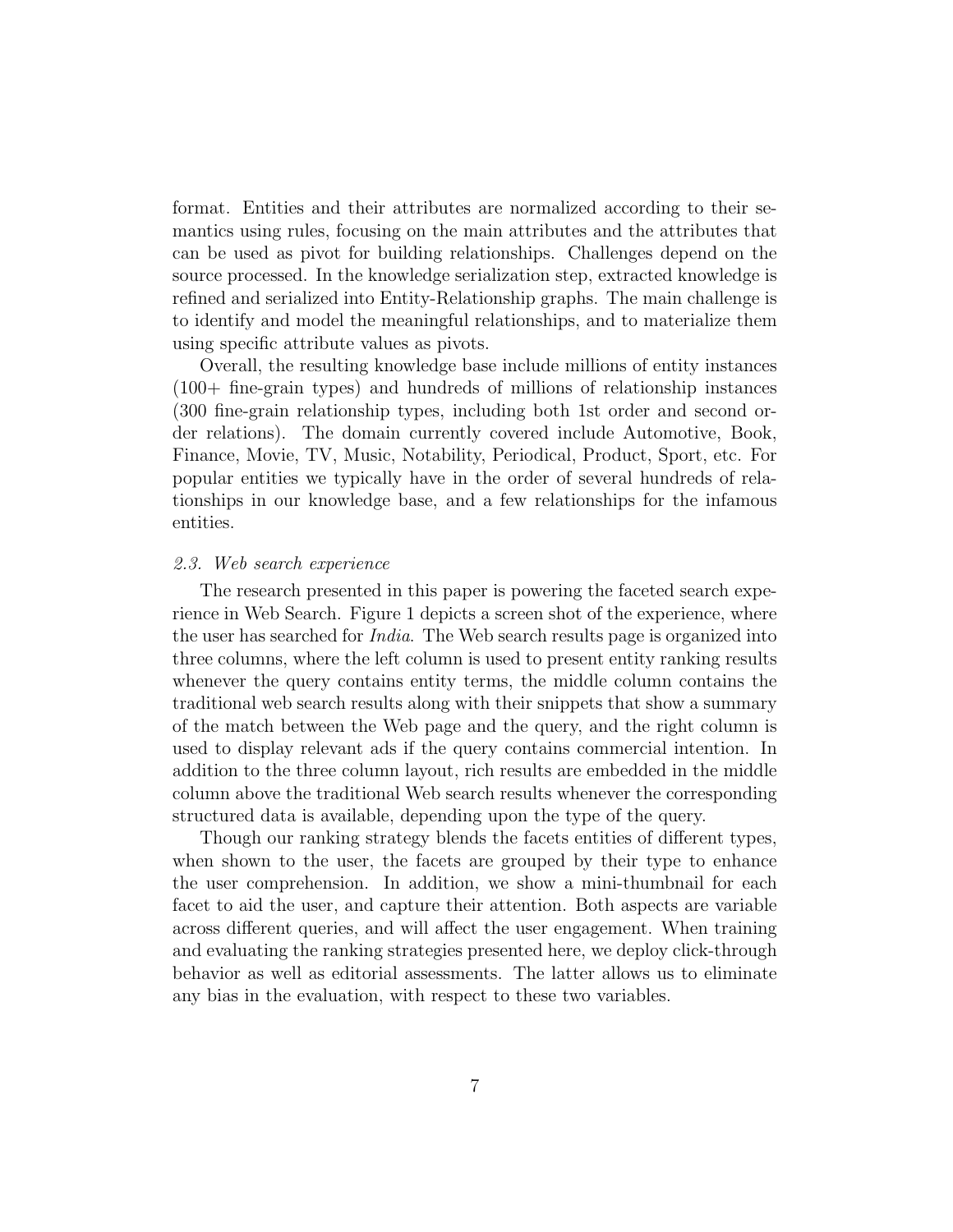#### 3. Feature Space Analysis

In our previous work, we have introduced a probabilistic feature framework, that allows us to quickly derive a pool of features from various rankings sources, such as web search query logs, Flickr, and Twitter. In Section 3.1, we'll give a brief overview of these features. In addition to that, we experiment with a new set of features, based on the analysis of the entity graph that forms our knowledge base in Section 3.2.

#### 3.1. Probabilistic Feature Framework

As introduced in van Zwol et al. (12), we have setup a framework to uniformly compute a set of features from various ranking sources. In this paper, we use the framework to compute the features over Web search query logs, tags used to annotate photos in Flickr, and entity pairs detected in tweets from Twitter users. For each source we can compute both term based, and session based statistics.

The features can be classified in four groups:

- Atomic features that work on one of the entities in the facet  $(qe, fe)$ , for example the entity probability, or its entropy.
- Symmetric features such as the point-wise mutual information and joint probability.
- A-symmetric features like the conditional probability and KL-divergence.
- Combinations of features like  $P_u(f|e) * P(f)$  that combine the conditional (user) probability of a facet  $f$  given entity  $e$  and the probability of the facet. According to Skomrow and Araki (13), this allows the learning algorithm to make a more informed decision, if the combined feature is more descriptive.

The corpus of Web documents is a valuable source to compute the similarity among related entities. All of the probabilistic features described above can be computed within the context of Web pages. In fact a simple approximation of these corpus based features can be computed by retrieving the number of documents which contain the entity alone, facet alone, and both the entity and facet together. These co-citation features for the entity and the facet are computed from the web search results as total hits and deep hits.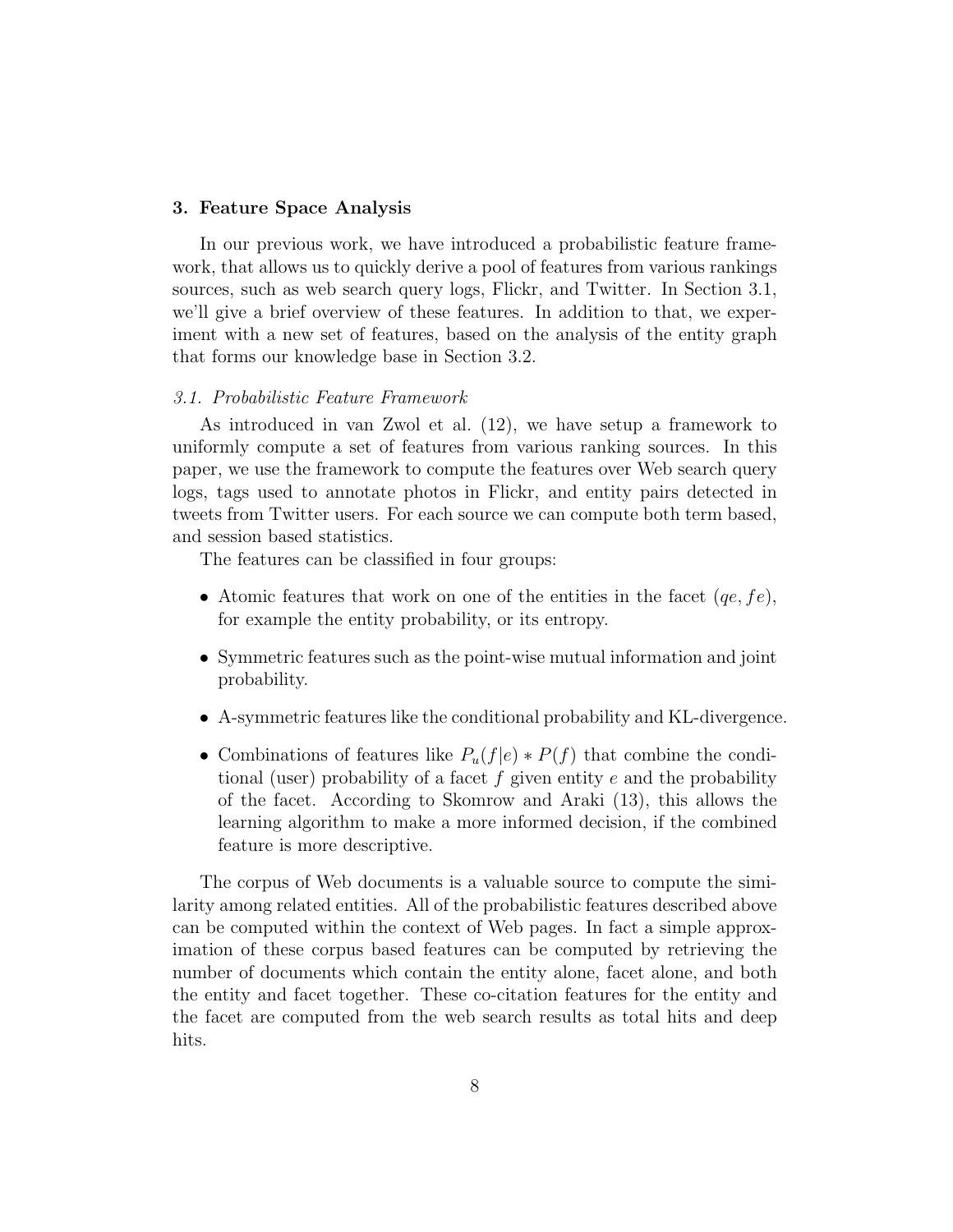## 3.2. Graph-based Entity Popularity Feature

An entity-facet pair  $f(qe, fe)$  illustrates the relation between a query entity and a facet entity. We can deduce a whole entity network over all the entities if we connect all the pairs. The network can be built by simply connecting the facet of one pair to the entity of another pair if the two are of the same surface form. Figure 4 shows a subnet of the network, centered around "Angelina Jolie". Labeled nodes represent entities, "Angelina Jolie", "Brad Pitt", "Troy". A direct connection between "Angelina Jolie" and "Brad Pitt" denotes an entity-facet pair  $f(qe, fe)$ . But the entity "Angelina" Jolie" and "Troy" is related through "Brad Pitt".

The entity network is very similar to a social network. Each node in the social network refers to a user, while this equals an entity in the entity network. We can extract many features from the entity network which are useful in the context of entity ranking. Some obvious features include the shortest distance between two entities, number of paths between two nodes, and the number of shared connections. The concept of shared connections is inspired from the idea of mutual friends in social networks (6). The intuition is that if two entities have many shared nodes or connections in the entity graph, they are more related to each other. We utilize normalized shared connections are various depths as features in our framework.

In addition to these graph based features, we incorporated another feature based on the entity popularity on the entity network. The intuition is that more popular entities are more likely to be eye sparking and more often clicked by users. Mathematically, we represent this graph as a  $m \times m$  adjacency matrix, **W**, where  $W_{ij} = 1$  if entity i connects to entity j. In practice, we normalize **W** so that  $\sum_j W_{ij} = 1$ . Given this matrix and an eigen system,  $\mathbf{W}\pi = \lambda \pi$ , the eigenvector,  $\pi$ , associated with the largest eigenvalue,  $\lambda$ , provides a natural measure of the centrality of the user (14). The analog in web search is the PageRank of a document (15). This eigenvector,  $\pi$ , can be computed using power iteration,

$$
\pi_{t+1} = (\lambda \mathbf{W} + (1 - \lambda)\mathbf{U})\pi_t \tag{1}
$$

where **U** is a matrix whose entries are all  $\frac{1}{m}$ . The interpolation of **W** with **U** ensures that the stationary solution,  $\pi$ , exists. The interpolation parameter,  $\lambda$ , is set to 0.85. We use perform fifteen iterations (i.e.  $\tilde{\pi} = \pi_{15}$ ).

We computed  $\tilde{\pi}$  for four million entities. In Table 3 the top 6 entities associated with the highest values of  $\tilde{\pi}_i$  are listed.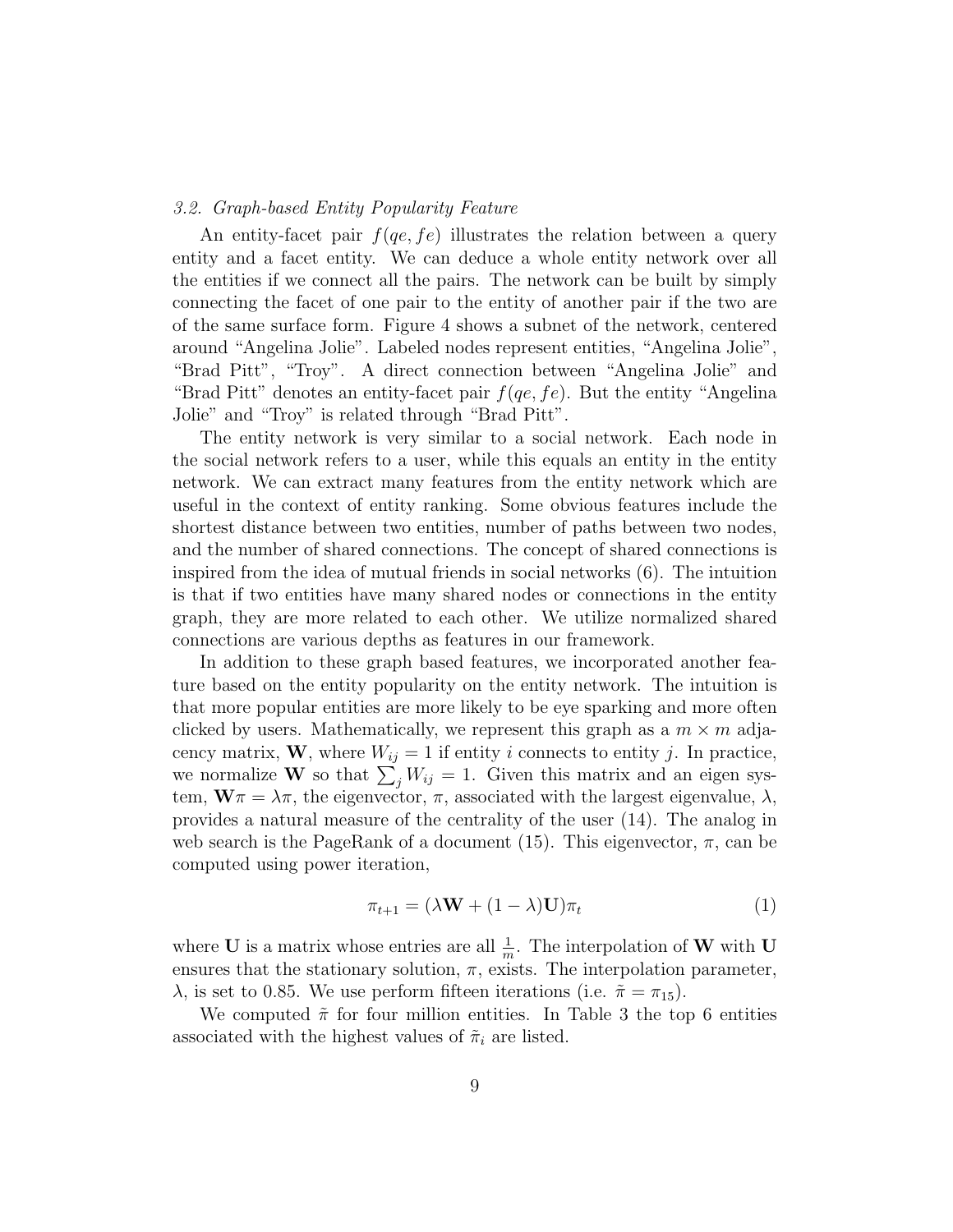Table 3: Entity popularity feature values of top entities

| entity          | $\tilde{\pi}_i$ |
|-----------------|-----------------|
| law and order   | $-8.24$         |
| er              | $-8.43$         |
| strong medicine | $-9.27$         |
| bill kurtis     | $-9.32$         |
| las vegas       | $-9.81$         |
| michael mckean  | $-9.81$         |

## 4. Machine-learned Ranking for Entities

Machine learning has been extensively used for many ranking tasks (8). We follow the gradient boosted decision trees framework applied to pairwise preferences (9), which has been successfully used for some ranking problems. In our entity ranking problem, there are three main challenges:

- There is small amount of editorial data, which is a common situation when developing a ranking function for a new domain.
- User clicks are sparse and very noisy. Since entity search results are shown along with web search results, clicks are considerably fewer compared to web search. Also, the thumbnails for entities add a strong bias, which leads to very noisy clicks.
- Entity search results are grouped by categories of facets, which complicates the ranking problem. This also requires a new problem definition for learning a ranking function.

To overcome the problem of sparse editorial data, we propose to augment the training data using the click-through data (in Section 4.3). However, without a proper mechanism to deal with sparse and noisy clicks, the augmented training data would not produce a robust ranking function. Hence, we propose a method of combining multiple click models to tackle the problem of sparse and noisy clicks (in Section 4.2). To deal with categories of facets, we propose a new loss function that utilizes the category information (in Section 4.3).

## 4.1. Problem Definition

In contrast to web search, the entity search results are grouped by categories of facets. For example, for a movie actor entity, a group of person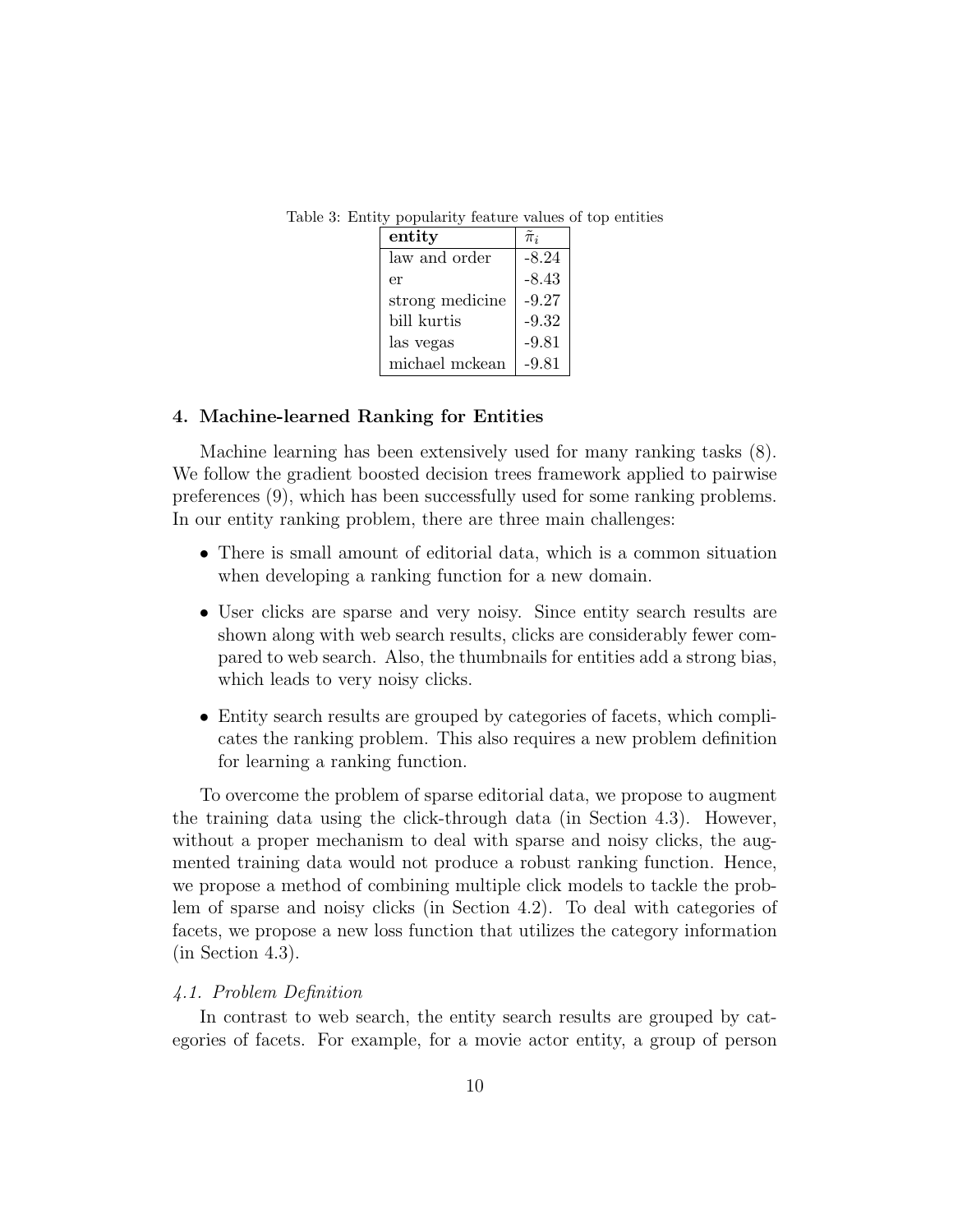facets are first shown in a group and a group of movie facets follow. The order of these groups is pre-determined by user behavior (Section 5.2) based on the category of the query entity.

In the web search ranking problem, a set of n documents  $\mathcal D$  is given as input and a permutation  $\tau$  of  $\{1, \ldots, n\}$  is returned as output. In our entity ranking problem,  $\mathcal D$  is split into a set of groups by categories of results:  $\mathcal{D} = \mathcal{D}_1 \cup \ldots \cup \mathcal{D}_m$  where  $\mathcal{D}_i$  contains results with category *i*. Our goal is to generate a permutation or ranking  $\tau_i$  for each category *i*.

A straightforward approach would be to train a ranking function for each category separately using only the subset of training data for the category. However, there are two problems: i) The training data for each category may be too small to train a robust ranking function (even the entire training data available is small). ii) We may loose some useful relationships between facets with different categories. For example, suppose that  $f \in \mathcal{D}_1$  and  $f', f'' \in \mathcal{D}_2$ . If we have "inter-category" relationships in our training data that  $f' > f$  and  $f > f''$ , these may be leveraged to provide an "intracategory" constraint  $f' > f''$ . In this way, "inter-category" relationships may help "intra-category" ranking. Thus, we propose to generate a single ranking  $\tau$  for the whole  $\mathcal D$  to leverage these "inter-category" relationships. The ranking  $\tau_i$  for each category i is then derived from  $\tau$  by simply ordering  $\mathcal{D}_i$  according to  $\tau$ .

#### 4.2. Pairwise Comparison Model

When generating pairwise preferences as additional training data using click models (16; 17), the high accuracy of the pairwise preferences is necessary to learn a robust ranking function. However, in our entity ranking problem, a common way of generating the pairwise preferences (16; 17) may not work due to sparseness and noisiness of user clicks.

In this section, we introduce an approach, called the *pairwise comparison* model (PCM) that learns robust pairwise preferences for entity pairs based on pairwise click features.

Some click models (16; 17) have been used to enrich the training data for the boosting algorithm (9) in two steps:

- First, they compute a relevance score for each (query, url) pair.
- Second, the pairwise preference between two urls is decided by the relevance scores of the two urls: a facet  $f_i$  is preferred to a facet  $f_j$  if  $r(\mathbf{x}_i) > r(\mathbf{x}_j)$  where r is a click model and  $\mathbf{x}_i$  is a feature vector for  $f_i$ .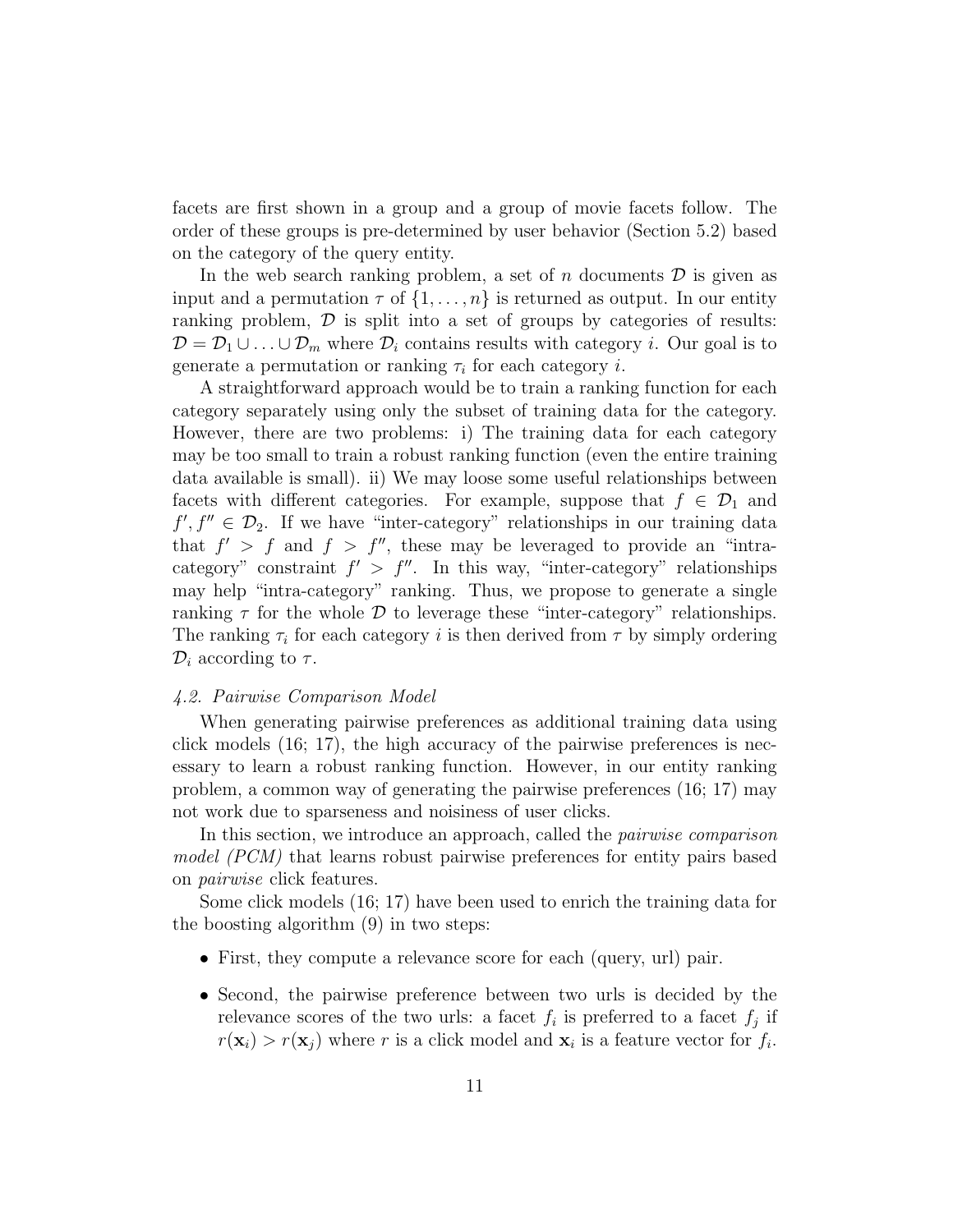The second step raises some questions. First, this method relies on a single click model  $r$  to generate pairwise preferences. If the accuracy of the click model is not sufficiently high (due to noisiness of clicks in our data), the generated preference data may not improve a ranking function when it is added to the editorial data. Thus, it arises the question whether we may leverage multiple click models, which can possibly complement each other to get more reliable preferences. Second, in this method, the pairwise preferences are indirectly derived from "pointwise" scores  $(r(\mathbf{x}_i)$  and  $r(\mathbf{x}_j))$ . This motivates us to design a model that directly predicts a preference between two facets.

We propose the *pairwise comparison model (PCM)*, which takes a "pairwise" feature vector as input and predicts a preference. Given two facets  $f_i$ and  $f_j$ , we extract a pairwise feature vector  $\mathbf{w}_{ij}$ . Then, the pairwise comparison model h is applied to  $\mathbf{w}_{ij}$  to obtain the preference between  $f_i$  and  $f_j$ :  $f_i$ is preferred to  $f_j$  if  $h(\mathbf{w}_{ij}) > 0$ . The key insight is that we use the responses of multiple click models as features  $(\mathbf{w}_{ij})$  and train a model (h) using them. We first describe how we extract a pairwise feature vector  $\mathbf{w}_{ij}$  for two facets. Then, we show how we train the pairwise comparison model.

Some pairwise features can be derived from two facets. For each (entity, facet i, facet j) tuple, we have the following pairwise features.

- SkipAbove<sub>ij</sub>:  $\frac{nc_{ij}}{cn_{ij}}$  for the click sessions in which the facet i is ranked higher than the facet j where  $ncc_{ij}$  is the number of sessions in which facet i was not clicked but facet j was clicked and  $cnc_{ij}$  is the number of sessions in which facet i was clicked but facet j was not clicked.
- SkipNext<sub>ij</sub>:  $cnc_{ij}/ncc_{ij}$  for the click sessions in which the facet i is ranked one position higher than the facet j.

Also, we have some features derived from each facet. For each (entity, facet) pair, we have the following pointwise features.

- CTR
- skipCTR :  $\#clicks/(\#clicks+\# skips)$  where  $\#clicks$  denotes the number of sessions where a facet f was clicked and  $# skips$  denotes the number of sessions where  $f$  is not clicked but some other facets ranked below  $f$  are clicked. skip CTR is a reasonable approximation of the DBN model score  $(16)$ .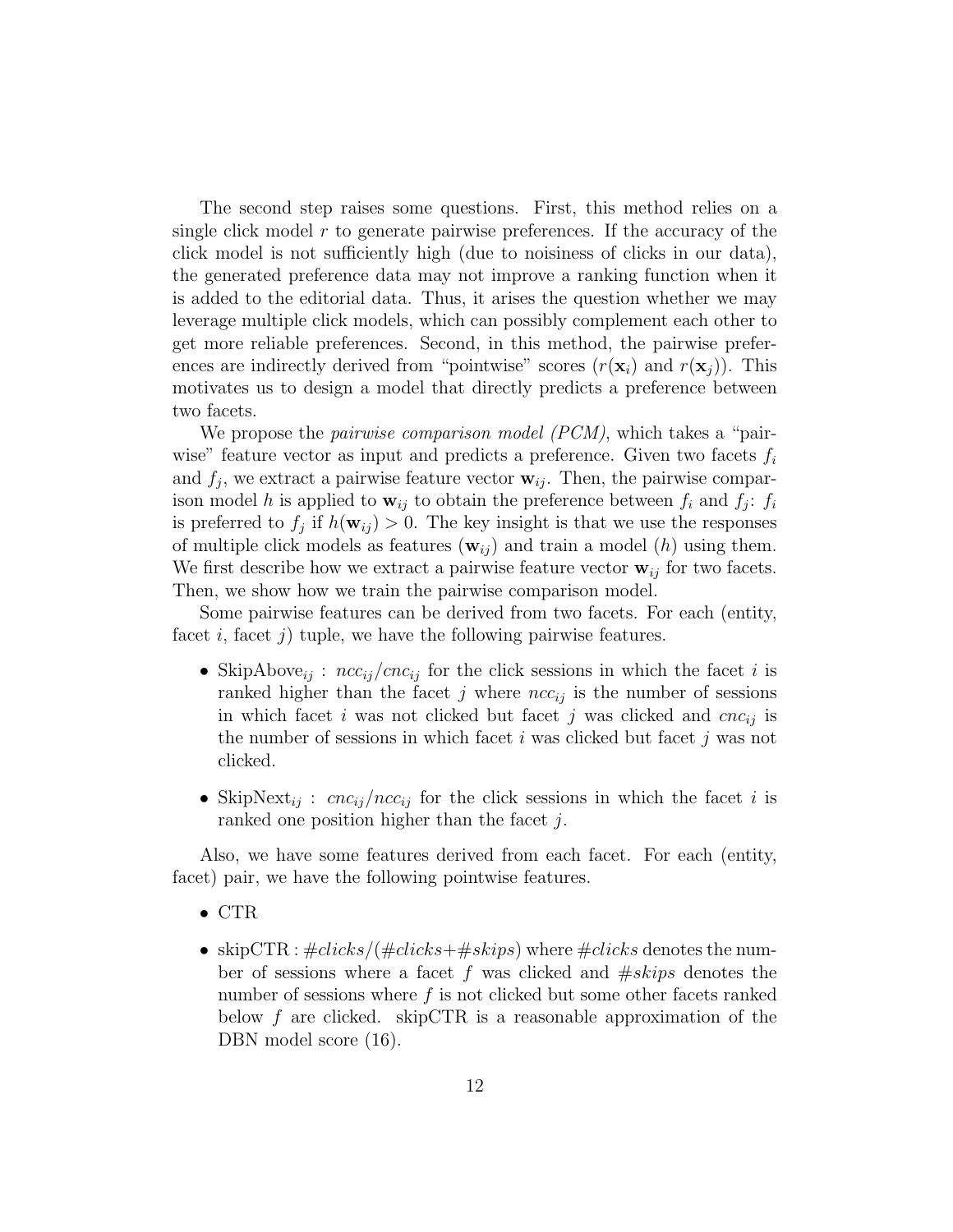• Cumulated relevance (Cumrel) (17) : a state-of-the-art click model that estimates the relevance of a document based on user behavior.

Although these features are pointwise ones, the concatenation or ratio of two pointwise features can be considered as a pairwise feature. We define the feature vector for each (entity, facet i, facet j) as follows.

> $\mathbf{w}_{ii} = (SkipAbove_{ii}, SkipAbove_{ii}, SkipNext_{ii}, SkipNext_{ii},$  $CTR_i, CTR_j, skipCTR_i, skipCTR_j, Cumrel_i, Cumrel_j,$  $CTR_i / CTR_j, skipCTR_i / skipCTR_j, Cumrel_i / Cumrel_j)$

Given all these pairwise features, we have the following training data for each training entity e:

$$
\mathcal{T}_e = \{ (\mathbf{w}_{ij}, l_i - l_j) \mid i, j \in \{1, ..., N\}, i \neq j \}
$$

where  $l_i$  is a numerical label given by human editors to facet i out of a finite set of labels  $L$  (e.g.,  $L = \{4, 3, 2, 1, 0\}$ ) and N is the number of facets to be ranked for e. We choose  $N = 10$  to get enough click information among the facets and restrict the size of the training data.

We apply the gradient boosting algorithm (18) on our training data  ${\mathcal{T}_e \mid e \text{ is a training entity}}$  to obtain a function  $h(\mathbf{w}_{ii})$  which predicts the relative relevance of two facets  $f_i$  and  $f_j$ .

## 4.3. Training Ranking Function

In this section, we propose how to incorporate facet categories in the loss function to learn a ranking function. We start with a simple loss function that ignores facets categories and then show a new loss function incorporating facet categories.

The boosting algorithm (9) uses pairwise preferences as input to learn a ranking function. We have two sets of pairwise preferences:

- $\mathcal{P}_E = \{(f_i, f_j) \mid l_i > l_j\}$  where  $l_i$  is a numerical label given by human editors to a facet  $f_i$  (the larger, the more relevant).
- $\mathcal{P}_C = \{(f_i, f_j) \mid h(\mathbf{w}_{ij}) > \lambda\}$  where h is the pairwise comparison model described in Section 4.2 and  $\lambda$  is a threshold to obtain reliable preferences.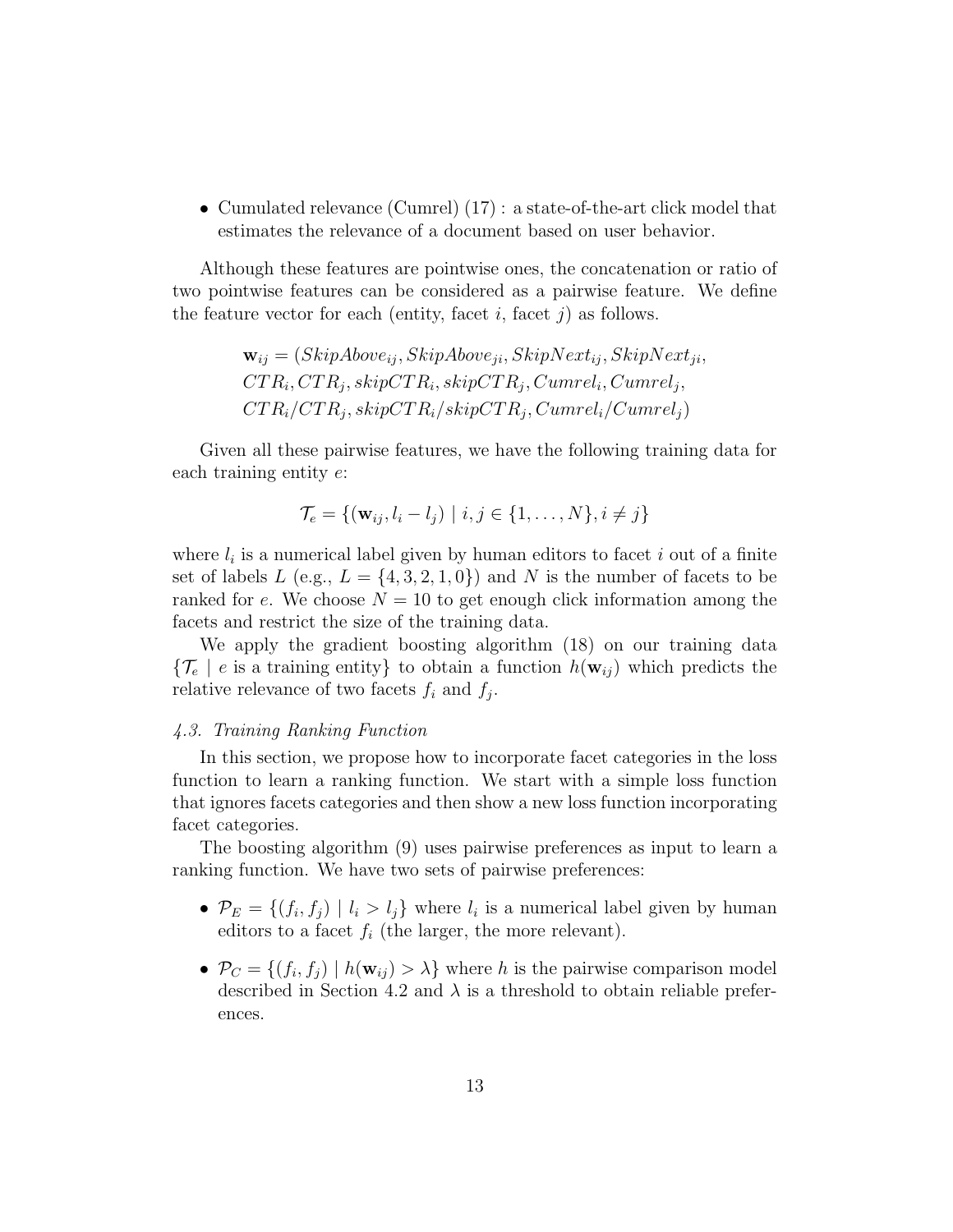For each (entity, facet) pair, we extract a feature vector **x** containing all the features described in Section 3. The boosting algorithm optimizes the following loss function:

$$
\frac{1-\delta}{|\mathcal{P}_E|} \sum_{(\mathbf{x}_i, \mathbf{x}_j) \in \mathcal{P}_E} \max(0, 1 - (f(\mathbf{x}_i) - f(\mathbf{x}_j)))^2 + \frac{\delta}{|\mathcal{P}_C|} \sum_{(\mathbf{x}_i, \mathbf{x}_j) \in \mathcal{P}_C} \max(0, 1 - (f(\mathbf{x}_i) - f(\mathbf{x}_j)))^2
$$
\n(2)

where  $\delta$  is a parameter that controls the balance between the two sets.  $f(\mathbf{x})$ here is the predicting function of gradient boosting decision trees.

Note that this loss function ignores facet categories. We now introduce a new loss function that considers facet categories. First, we define some notation.  $\mathcal{P}_E$  and  $\mathcal{P}_C$  can be split into two sets:

$$
\mathcal{P}_E = \mathcal{P}_E^{inter} \cup \mathcal{P}_E^{intra}
$$

$$
\mathcal{P}_C = \mathcal{P}_C^{inter} \cup \mathcal{P}_C^{intra}
$$

where

$$
\mathcal{P}_E^{inter} = \{(f_i, f_j) \mid (f_i, f_j) \in \mathcal{P}_E, \text{category of } f_i \neq \text{category of } f_j \}
$$
  
\n
$$
\mathcal{P}_E^{intra} = \{(f_i, f_j) \mid (f_i, f_j) \in \mathcal{P}_E, \text{category of } f_i = \text{category of } f_j \}
$$
  
\n
$$
\mathcal{P}_C^{inter} = \{(f_i, f_j) \mid (f_i, f_j) \in \mathcal{P}_C, \text{category of } f_i \neq \text{category of } f_j \}
$$
  
\n
$$
\mathcal{P}_C^{intra} = \{(f_i, f_j) \mid (f_i, f_j) \in \mathcal{P}_C, \text{category of } f_i = \text{category of } f_j \}.
$$

The new loss function is

$$
\frac{\alpha(1-\delta)}{|\mathcal{P}_E|} \sum_{(\mathbf{x}_i, \mathbf{x}_j) \in \mathcal{P}_E^{inter}} \max(0, 1 - (f(\mathbf{x}_i) - f(\mathbf{x}_j)))^2 + \frac{1-\delta}{|\mathcal{P}_E|} \sum_{(\mathbf{x}_i, \mathbf{x}_j) \in \mathcal{P}_E^{inter}} \max(0, 1 - (f(\mathbf{x}_i) - f(\mathbf{x}_j)))^2 + \frac{\alpha\delta}{|\mathcal{P}_C|} \sum_{(\mathbf{x}_i, \mathbf{x}_j) \in \mathcal{P}_C^{inter}} \max(0, 1 - (f(\mathbf{x}_i) - f(\mathbf{x}_j)))^2 + \frac{\delta}{|\mathcal{P}_C|} \sum_{(\mathbf{x}_i, \mathbf{x}_j) \in \mathcal{P}_C^{inter}} \max(0, 1 - (f(\mathbf{x}_i) - f(\mathbf{x}_j)))^2.
$$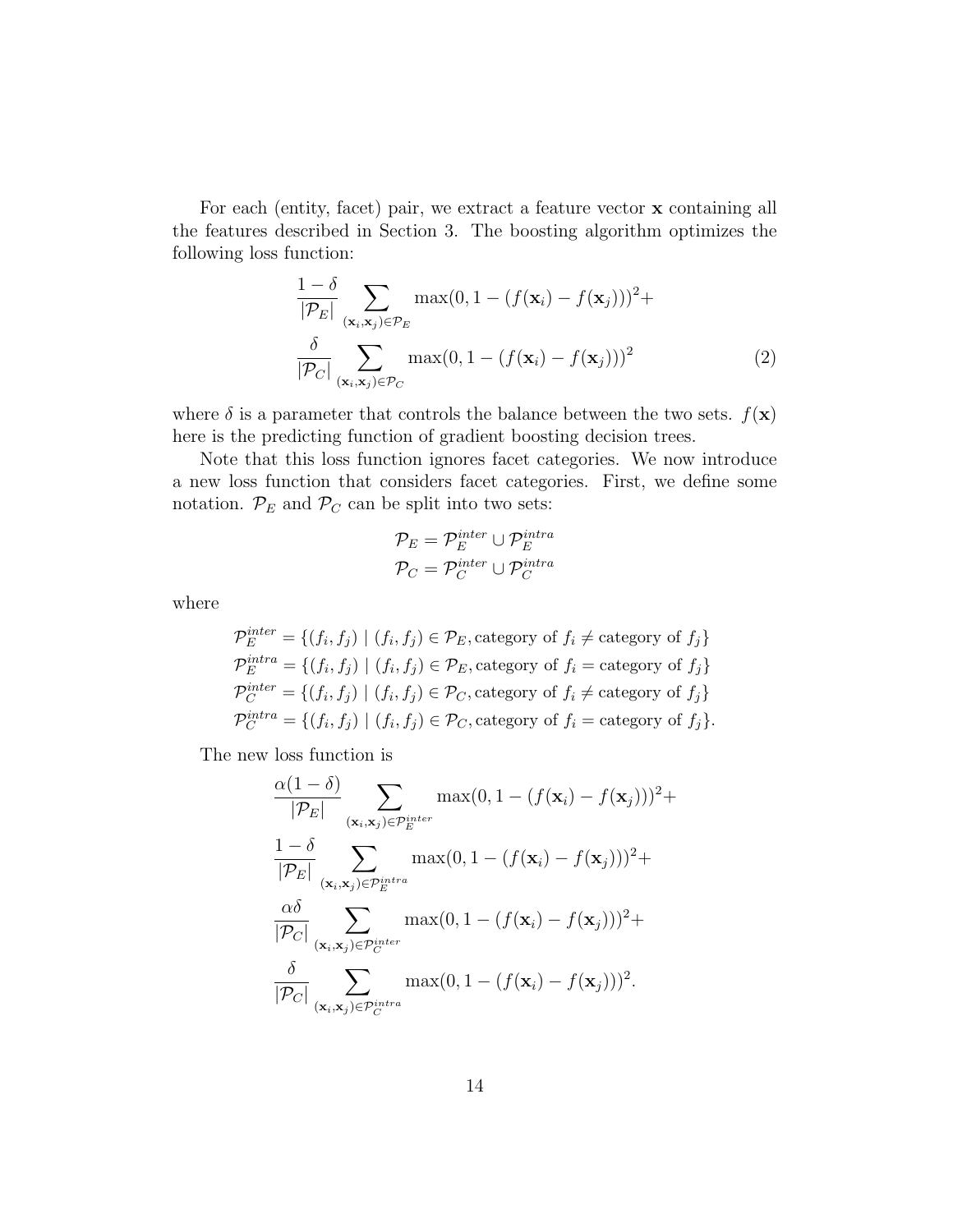In this new loss function, we introduce a parameter  $\alpha$  that controls the weight for "inter"-category pairs of facets. If  $\alpha = 1$ , the new loss function is equivalent to (2). If  $\alpha = 0$ , we are considering different groups of facets as if they are from different queries.  $\alpha$  between 0 and 1 may help inter-category ranking, which is empirically shown in Section 5.

#### 5. Experimental Results

In this section we present experimental results to validate our approach. Two types of experiments are conducted to validate our algorithms. The first set of experiments are to evaluate the performance of our approach on editorially judged entity pairs and the second set of experiments use the user behavior data on the search results page to compute the efficacy of our approach.

## 5.1. Experimental Setup

We use the query log from Yahoo! Search Engine to sample entity queries that match from our dictionary of entity names. For each of these entities, we extract the related entities from its connections in the entity graph. For all of these related entities, a five-point relevance grade is obtained that indicates the match between the query entity and the facet entity. A feature vector is computed for each of these relationships. The data set for our experiments consists of the pair of entities that are related, the relevance grade that indicates the match between the entities and the feature vector.

Our data set consists of 6000 query entities and overall 33000 entity-facet pairs including both training and test data (50% training and 50% test). These entity-facet pairs were given a five-point editorial grade that indicates the relevance of the facet entity to the query entity. The inter-editor agreement among the editors for this study were close to 78%. Since the relevance of the facet to the query is sometimes subjective, this is understandable and thus we propose methodologies to combine the editorial data with the user preference data obtained from click-through logs. In our training data, we combine two sets  $\mathcal{P}_E$  and  $\mathcal{P}_C$ :  $\mathcal{P}_E$ , the set of pairwise preferences generated by the above editorial data contains  $93000$  (entity, facet i, facet j) tuples.  $\mathcal{P}_C$ , the set of pairwise preferences generated by the pairwise comparison model consists of 189000 (entity, facet i, facet j) tuples.

Our baseline is a simple linear combination of the conditional probabilities, as explained in Section 3.1, across different feature sources such as Web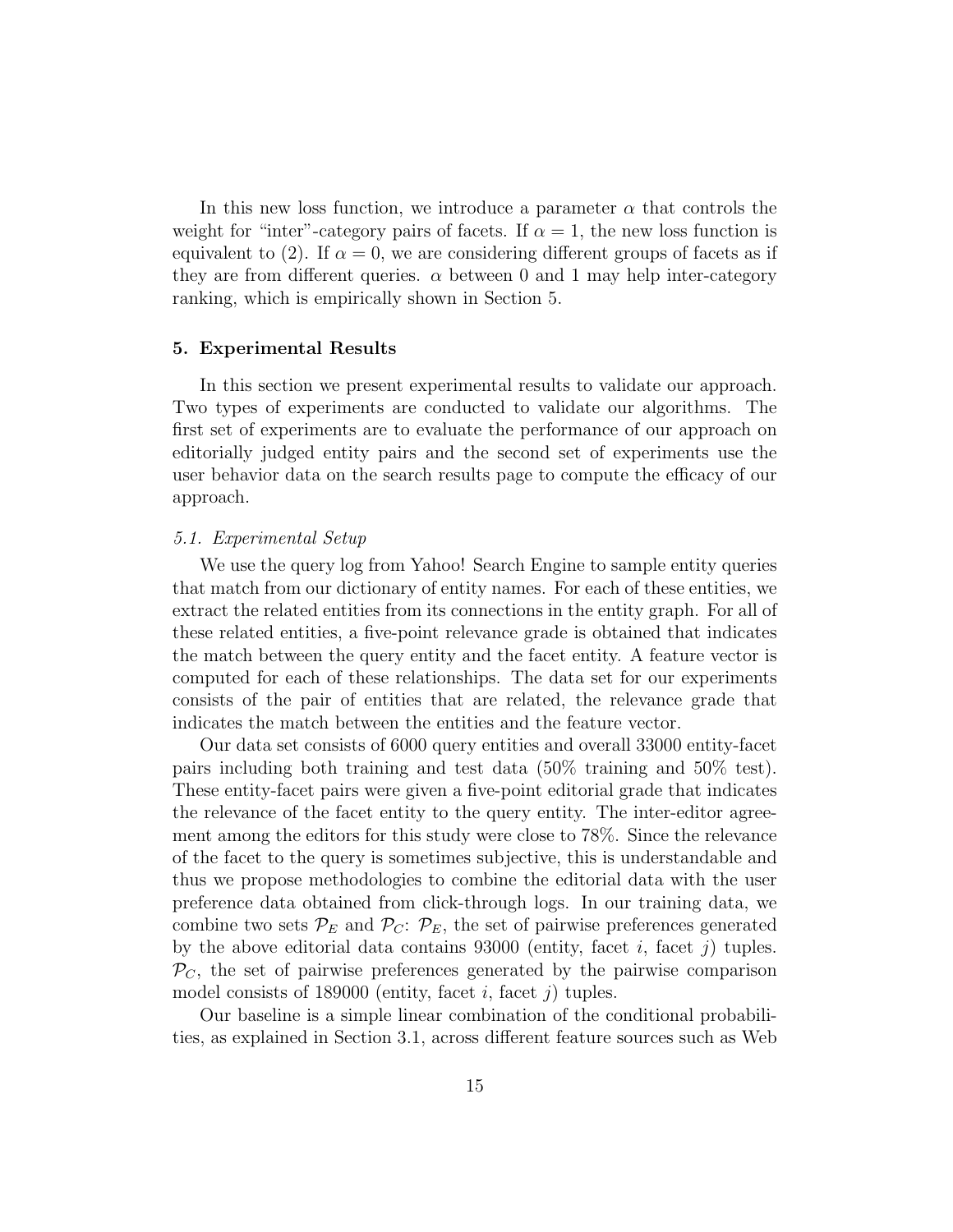Search Query Terms, Web Search Query Logs, Flickr and Twitter. We chose this baseline because it is a good representation of a simplistic user preference model that is derived from user behavior data. The conditional probability is also normalized for the number of users to make sure that each user is counted only once.

The evaluation is based on the Discounted Cumulative Gain (DCG) (19) and the pairwise accuracy. The DCG is computed as follows:

$$
DCG-K = \sum_{i=1}^{K} \frac{g(i)}{log(1+i)}
$$

where  $g(i)$  is the gain associated with the rating of result at rank i and K is the maximum depth result to consider. In this paper, we use gains of 10, 7, 3, 0.5, and 0, respectively, corresponding to the five ratings or relevance grades.

The pairwise accuracy is the ratio of correct pairs

$$
\frac{\{(f_i, f_j) \mid \tau(f_i) < \tau(f_j), h(\mathbf{w}_{ij}) > \lambda\}}{\{(f_i, f_j) \mid \tau(f_i) < \tau(f_j)\}}
$$

where  $\tau(f_i)$  is the position of  $f_i$  in the search results and h is the pairwise comparison model.

A metric is computed for each query and the average values over all the queries in our test data are reported.

#### 5.2. User Data based Evaluation

## 5.2.1. CTR Analysis of Web Search and Entity Ranking

Before we present the results on our proposed methodologies, we show the differences in presentation and user behavior between traditional Web search results and the entity ranking results to help understand the difference in the presentation bias between the two presentations. As shown in Figure 1, the Web search results page is organized into three columns, where the left column is used to present entity ranking results whenever the query contains entity terms, the middle column contains the traditional web search results along with their snippets that show a summary of the match between the Web page and the query, and the right column is used to display relevant ads if the query contains commercial intention. In addition to the three column layout, rich results are embedded in the middle column above the traditional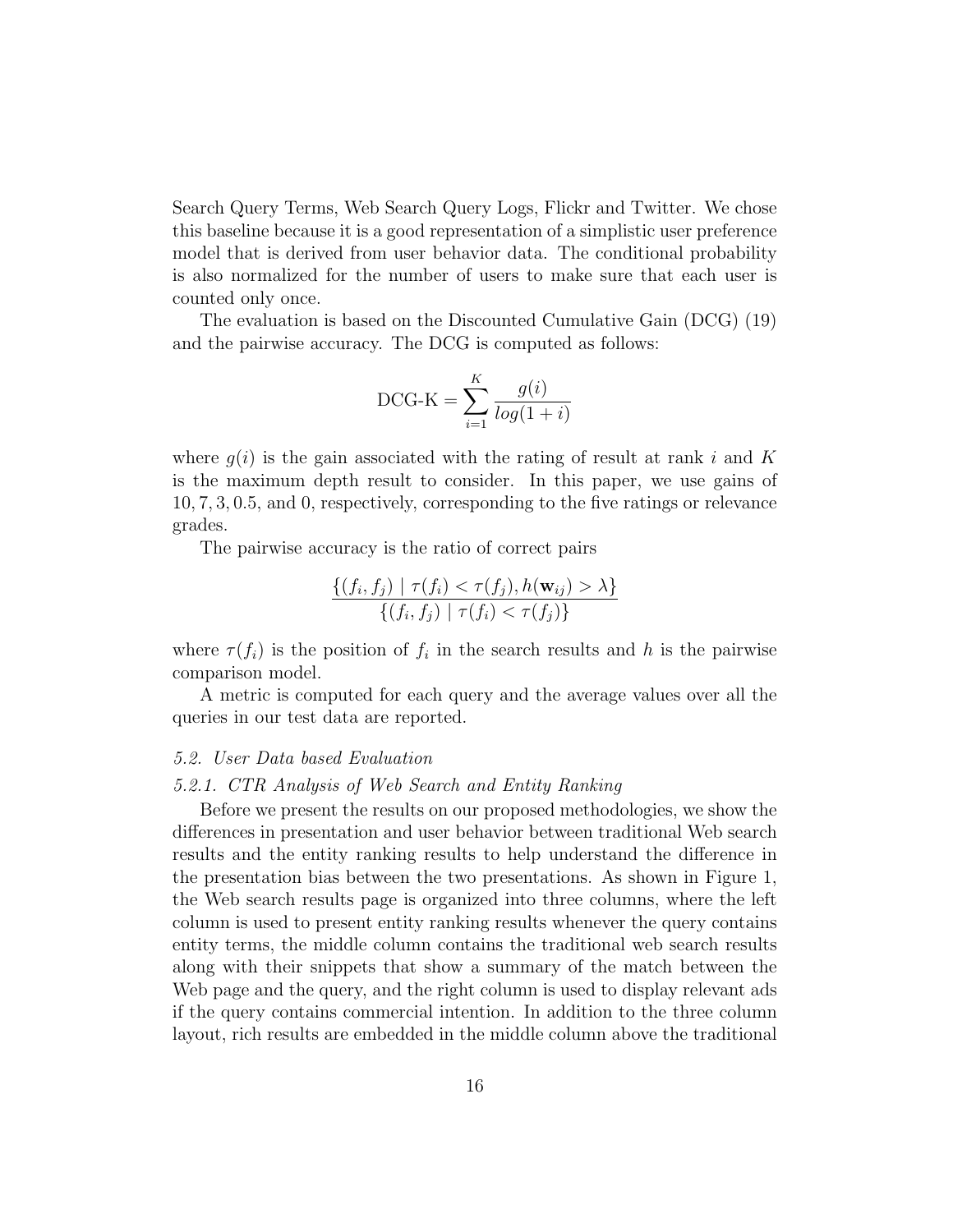Web search results whenever the corresponding structured data is available, depending upon the type of the query. Figure 5 shows the position-wise CTR for both traditional Web search results and the entity ranking results. The CTR information for both the results presentation are normalized so that CTR at position  $#1$  is 1. It can be seen that Web search has a sharp decline at position #2 and slowly decays monotonically for the lower positions. The entity ranking results also experience a similar monotonic decay, but the decline is not that steep. In fact, there is a short plateau region between position  $#3$  and position  $#7$ . This indicates the users are more in exploratory mode when interacting with the entity ranking results and browse through various facet entities. The clicks on the entity ranking results also depend on the quality of the thumbnails shown for the entities. Choosing the right thumbnails for the candidate entities is important to mitigate the presentation bias, but solving this problem is beyond the scope of this work.

## 5.2.2. Category Interaction Analysis of Entities

For some categories of query entities, such as movie actors and sports athletes, the facet entities could be of different categories. For example, movie entities will have movie actors and related movies as results, both of which belong to two different categories. There are several ways of presenting the category information of the facet entities in the entity ranking results section. We chose to group the related entities of the same category and decide the order of the categories depending upon the type of the query entity. However it is not trivial to determine the order of categories given a query entity. To understand how the categories of the query entities and facet entities interact together, we experimented with a small portion of the Web search traffic where we randomize the order of various categories of the facet entities. Table 4 shows the CTR for various categories of query entities on the categories of the facet entities. The CTR values have been normalized to the maximum values in each row. For example the first row shows normalized CTR for entities of the type 'Person' across various categories such as 'Person', 'Movie', 'TV Show', etc, i.e., the normalized CTR on movies for 'Person' queries is 0.43%. Similarly the normalized CTR for various combinations of categories of the entities is shown in the table. From this experiment, it is evident that the person entities typically have higher CTR compared to other entities such as movies and TV shows and sports teams. To understand this interaction of the categories among various facet entities, we conducted other experiments to evaluate the effect of including the category information of the facets into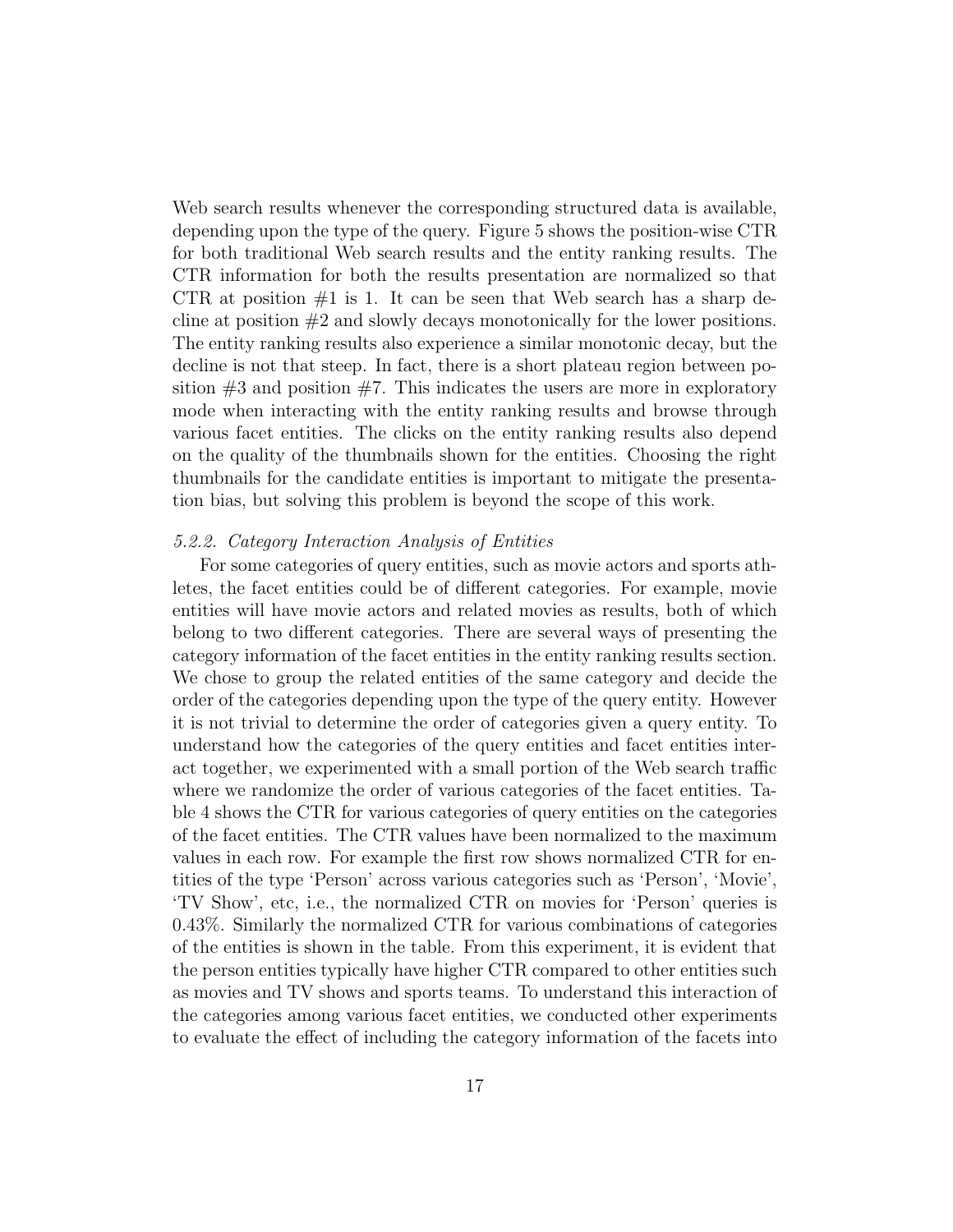Table 4: CTR on category of the query entity vs. facet entity. Each row represents the category of the query entity and the column represents the category of the facet entity and each cell represents aggregate CTR at the intersection. The CTR values are normalized for each row such that the category with the highest CTR in each row is given 1.0. The missing entries indicate that the data for the intersection of those particular categories is not available.

| Query/Face     | Person   | Movie    | TV Show  | Actor    | Music Artist | Sports Team | Athlete  |
|----------------|----------|----------|----------|----------|--------------|-------------|----------|
| Person         | $0.98\%$ | $0.43\%$ | $0.34\%$ | $1.0\%$  | $0.63\%$     |             | $0.72\%$ |
| Movie          | $1.0\%$  | $0.92\%$ |          | $0.85\%$ | $0.37\%$     |             | $0.53\%$ |
| Movie Actor    | $1.0\%$  | $0.57\%$ | 0.52%    | $0.96\%$ | $0.66\%$     |             | 0.61%    |
| Music Artist   | $0.63\%$ | $0.52\%$ | $0.59\%$ | $0.56\%$ | $1.0\%$      |             | $0.56\%$ |
| TV Show        | $1.0\%$  |          |          | $0.27\%$ |              |             |          |
| Music Album    | $0.93\%$ |          |          |          | $1.0\%$      |             | 0.81%    |
| Sports Team    | $0.66\%$ |          |          |          | 0.95%        | 0.74%       | $1.0\%$  |
| Sports Athlete | $0.91\%$ |          |          | $0.73\%$ | $0.31\%$     | $0.73\%$    | $1.0\%$  |

the loss function which are described in following sections.

#### 5.2.3. Evaluation of Pairwise Comparison Model

The pairwise comparison model is trained on 4.1M preference pairs. We evaluate the model based on the test data consisting of 400K preference pairs. Each click model/feature used in the pairwise comparison model can be used to predict the preference between two facets. Given a click model c, we predict that  $f_i$  is preferred to  $f_j$  if  $c(f_i) - c(f_j) > \tau$ . The accuracy of the prediction can be measured by editorial labels given to  $f_i$  and  $f_j$ . Hence, this is a binary classification problem. With a different  $\tau$ , we can plot a precision-recall graph. Figure 6 shows the precision-recall for each click model and the pairwise comparison model (PCM). It is clear that a single model is not robust: for small recall, precison is not high. Even a state-ofthe-art click model such as the cumulated relevance model (cumrel) shows the same trend. This implies that the user clicks in entity ranking are highly noisy, which we suspect is affected by the presentation bias due to thumbnail images. However, the pairwise comparison model combining these models outperforms all the single models and seem to be much more robust to noisy clicks.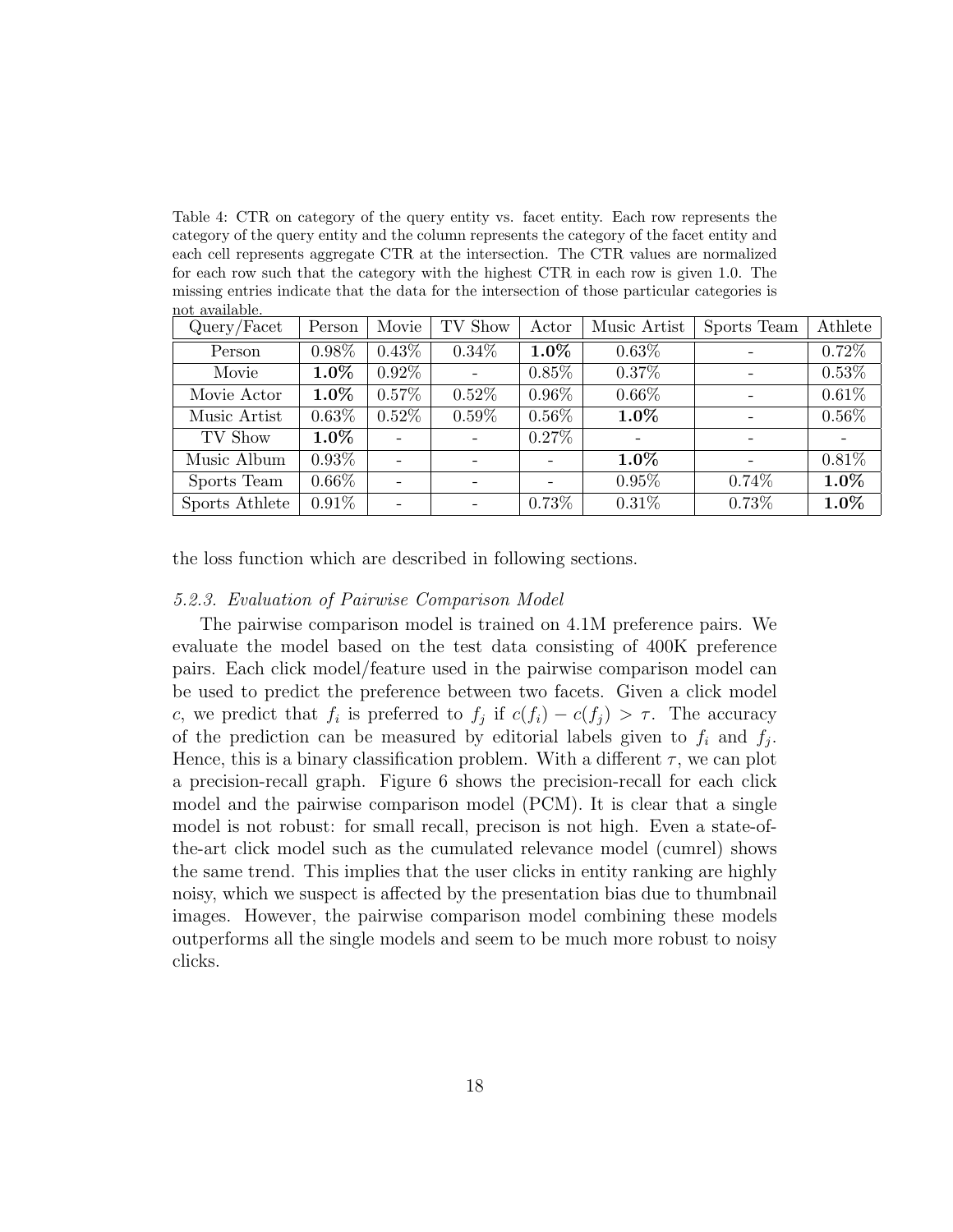Table 5: Relevance improvements with various inter-category weights over the baseline. The smaller  $\alpha$ , the more the intra-category relationships between facets are emphasized. DCG is computed for each group of facets with the same category

| Inter-category | $DCG-1$  | $DCG-5$ | $DCG-10$ | Pairwise Accuracy |
|----------------|----------|---------|----------|-------------------|
| Weight         | Gain     | Gain    | Gain     | Gain              |
| $\alpha=0.0$   | $2.50\%$ | 1.97%   | 0.88%    | 20.68%            |
| $\alpha = 0.2$ | 2.58%    | 1.95%   | $0.88\%$ | 20.87%            |
| $\alpha = 0.4$ | $2.52\%$ | 1.98%   | $0.86\%$ | 20.90%            |
| $\alpha = 0.6$ | $2.41\%$ | 1.97%   | $0.86\%$ | 20.90%            |
| $\alpha = 0.8$ | 2.45%    | 1.94%   | 0.87%    | 20.82%            |
| $\alpha = 1.0$ | $2.14\%$ | 1.96%   | $0.84\%$ | 20.82\%           |

## 5.3. Editorial Evaluation

## 5.3.1. Evaluation of Category Based Loss Function

Table 5 shows the DCG gains with various inter-category weights  $\alpha$  over the baseline, which is a linear combination of the conditional probabilities across various feature data sources. If  $\alpha = 1$ , facet categories are ignored in the training of a ranking function. If  $\alpha = 0$ , pairs of facets with different categories are not used. The result shows that the relevance is improved by using  $\alpha < 1$ . Also,  $\alpha$  between 0 and 1 provides the best relevance, which implies that the inter-category relationships between facets help the intra-category ranking (ranking within each group of facets with the same category).

## 5.3.2. Evaluation of Various Types of Features

Table 6 shows the DCG gains with various types of features over the baseline, which is a linear combination of the conditional probabilities across various feature data sources. The table shows that the query log features by themselves are not better than the baseline, but when they are combined with the other feature sources such as Flickr, the overall gain is more than the gain from individual sources. Of all the individual data sources, Flickr seems to be most valuable as it is natural that if two entities, mostly celebrities, appear together in a picture it is likely that these two celebrities are related. While the user data features provide a DCG-10 gain of 1.53%, all features including the graph features such as popularity features and corpus based features provide an overall DCG-10 gain of 2.25%.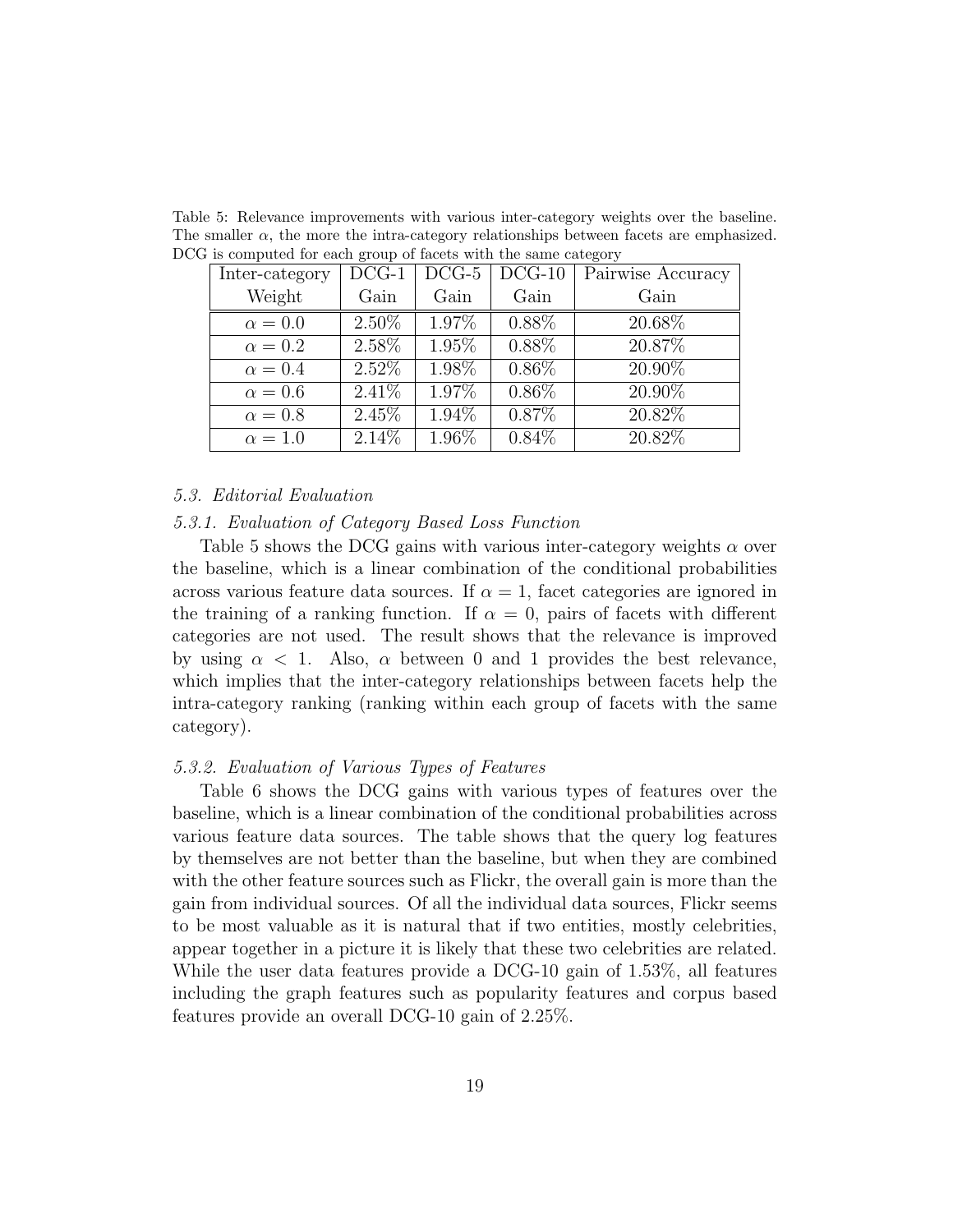| Feature                | $DCG-1$   | $DCG-5$   | $DCG-10$  |
|------------------------|-----------|-----------|-----------|
| Sources                | Gain      | Gain      | Gain      |
| Query Terms Only       | $-1.18\%$ | 0.31%     | $-0.15%$  |
| Query Session Only     | $-3.83\%$ | $-1.12\%$ | $-0.86\%$ |
| Flickr Only            | 2.30%     | 1.09%     | 0.43%     |
| All User Data Features | 5.38%     | 3.35%     | 1.53%     |
| All Features           | 8.01%     | 4.98%     | 2.25%     |

Table 6: DCG Gain of various sets of features over the baseline

## 6. Conclusions

In this paper, we presented a system for ranking related entities in the context of the Web search. We presented an extensive analysis of features for Web-scale entity ranking. We also proposed novel techniques for entity ranking based on machine learned ranking models using an ensemble of pair-wise preference models. We showed how to work with categories in the context of entity ranking by introducing inter-category and intra-category weighting. We showed the results on one of the large knowledge base containing millions of entities and hundreds of millions of relationships. The experiments reveal that our proposed ranking solution clearly improves simple user behavior based ranking and several baselines. The future directions for our work include investigating the effect of time-sensitive recency based features on related entity ranking for the buzzy entities. Another line of future work is to extend this framework to rank and recommend related entities for a given Web page given the content and the context around the page. One of the limitations of our framework is that it is not flexible enough to handle the dynamic nature of entity categories. In some cases, the category of an entity can be only probabilistically described and it can also change over time. We will investigate a way to extend our framework to exploit probabilistic nature of entity categories.

- [1] G. Demartini, C. Firan, T. Iofciu, R. Krestel, W. Nejdl, A model for ranking entities and its application to wikipedia, in: Web Conference, 2008. LA-WEB '08., Latin American, 2008, pp. 29–38.
- [2] T. Cheng, X. Yan, K. C.-C. Chang, Entityrank: Searching entities directly and holistically, in: Proceedings of the 33rd International Confer-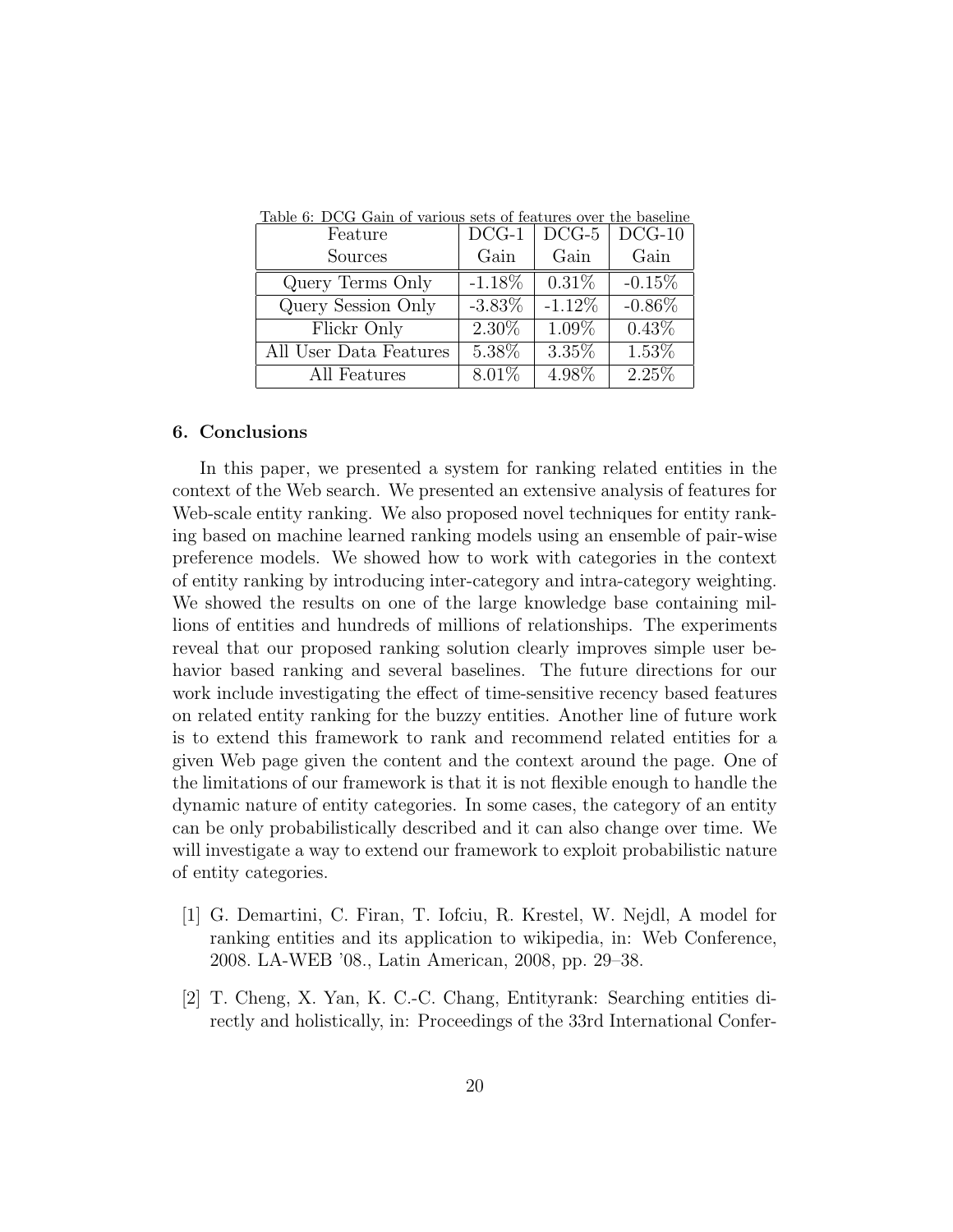ence on Very Large Data Bases, VLDB '07, VLDB Endowment, 2007, pp. 387–398.

- [3] A.-M. Vercoustre, J. A. Thom, J. Pehcevski, Entity ranking in wikipedia, in: Proceedings of the 2008 ACM Symposium on Applied Computing, SAC '08, ACM, New York, NY, USA, 2008, pp. 1101–1106.
- [4] Z. Nie, Y. Zhang, J.-R. Wen, W.-Y. Ma, Object-level ranking: Bringing order to web objects, in: Proceedings of the 14th International Conference on World Wide Web, WWW '05, ACM, New York, NY, USA, 2005, pp. 567–574.
- [5] X. He, M. Baker, xhrank: Ranking entities on the semantic web, in: 9th International Semantic Web Conference (ISWC2010), 2010.
- [6] Y. Jin, Y. Matsuo, M. Ishizuka, Ranking entities on the web using social network mining and ranking learning, in: World Wide Web Conference (WWW), 2008.
- [7] J. Pound, P. Mika, H. Zaragoza, Ad-hoc object retrieval in the web of data, in: Proceedings of the 19th International Conference on World Wide Web, WWW '10, ACM, New York, NY, USA, 2010, pp. 771–780.
- [8] C. Burges, T. Shaked, E. Renshaw, A. Lazier, M. Deeds, N. Hamilton, G. Hullender, Learning to rank using gradient descent, in: Proceedings of the 22Nd International Conference on Machine Learning, ICML '05, ACM, New York, NY, USA, 2005, pp. 89–96.
- [9] Z. Zheng, H. Zha, T. Zhang, O. Chapelle, K. Chen, G. Sun, A general boosting method and its application to learning ranking functions for web search, in: Advances in Neural Information Processing Systems 20, MIT Press, 2008, pp. 1697–1704.
- [10] R. van Zwol, L. Garcia Pueyo, M. Muralidharan, B. Sigurbjörnsson, Machine learned ranking of entity facets, in: Proceedings of the 33rd International ACM SIGIR Conference on Research and Development in Information Retrieval, SIGIR '10, ACM, New York, NY, USA, 2010, pp. 879–880.
- [11] R. van Zwol, B. Sigurbjornsson, R. Adapala, L. Garcia Pueyo, A. Katiyar, K. Kurapati, M. Muralidharan, S. Muthu, V. Murdock, P. Ng,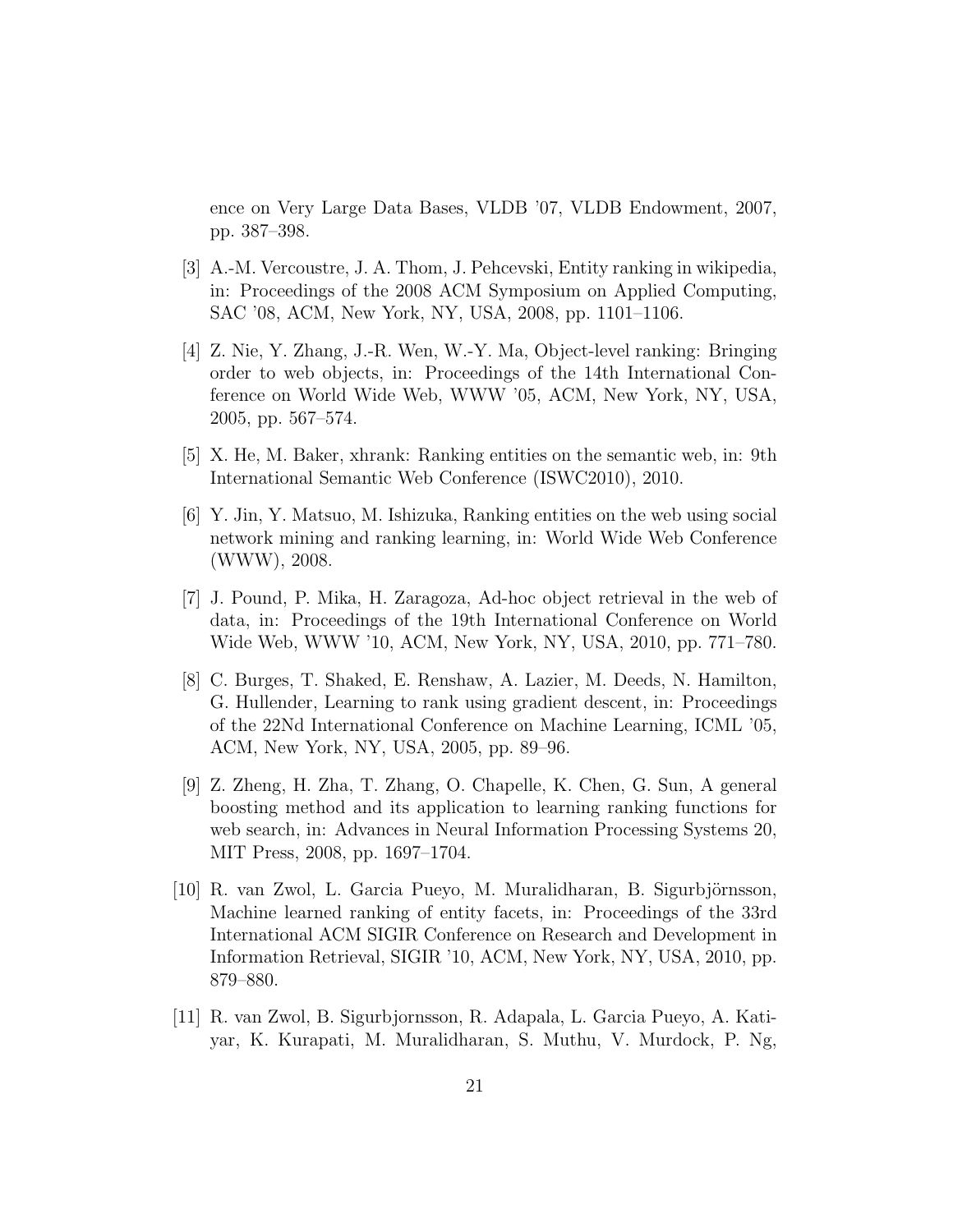A. Ramani, A. Sahai, S. T. Sathish, H. Vasudev, U. Vuyyuru, Faceted exploration of image search results, in: Proceedings of the 19th International Conference on World Wide Web, WWW '10, ACM, New York, NY, USA, 2010, pp. 961–970.

- [12] R. van Zwol, L. G. Pueyo, M. Muralidharan, B. Sigurbjörnsson, Ranking entity facets based on user click feedback, in: Fourth IEEE International Conference on Semantic Computing (IEEE ICSC2010), Pittsburgh, PA, USA, 2010.
- [13] M. Skowron, K. Araki, Effectiveness of combined features for machine learning based question classification, Information and Media Technologies 1 (1) (2006) 461–481.
- [14] P. Bonacich, Factoring and weighting approaches to clique identification., Journal of Mathematical Sociology 2 (1972) 113–120.
- [15] S. Brin, L. Page, The anatomy of a large-scale hypertextual web search engine, in: Proceedings of the Seventh International Conference on World Wide Web 7, WWW7, Elsevier Science Publishers B. V., Amsterdam, The Netherlands, The Netherlands, 1998, pp. 107–117.
- [16] O. Chapelle, Y. Zhang, A dynamic bayesian network click model for web search ranking, in: Proceedings of the 18th International Conference on World Wide Web, WWW '09, ACM, New York, NY, USA, 2009, pp. 1–10.
- [17] G. Dupret, C. Liao, A model to estimate intrinsic document relevance from the clickthrough logs of a web search engine, in: Proceedings of the Third ACM International Conference on Web Search and Data Mining, WSDM '10, ACM, New York, NY, USA, 2010, pp. 181–190.
- [18] J. Friedman, Greedy function approximation: a gradient boosting machine, Ann. Statist. 29 (2001) 1189–1232.
- [19] K. Järvelin, J. Kekäläinen, Ir evaluation methods for retrieving highly relevant documents, in: Proceedings of the 23rd Annual International ACM SIGIR Conference on Research and Development in Information Retrieval, SIGIR '00, ACM, New York, NY, USA, 2000, pp. 41–48.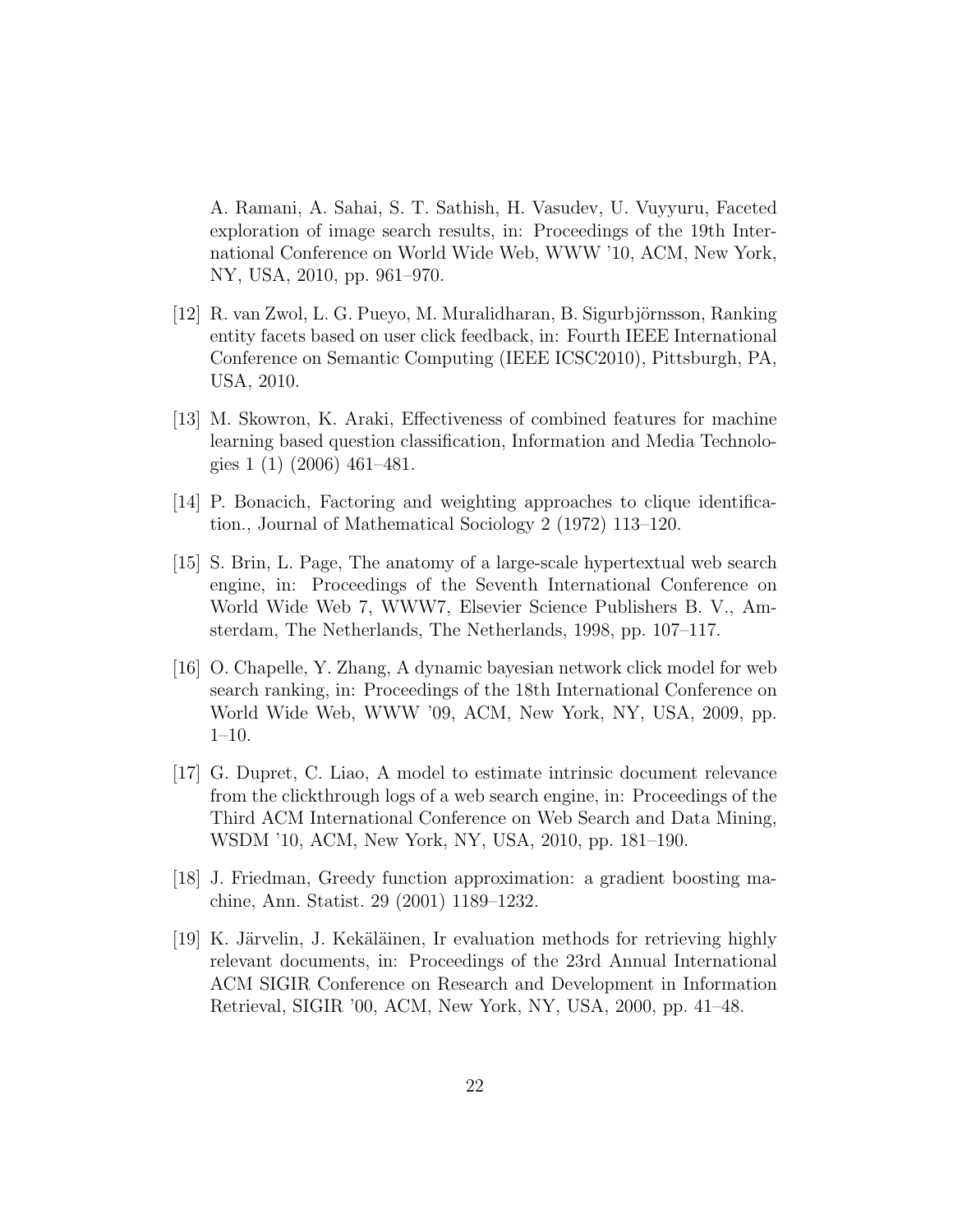

Figure 1: Screenshot of entity ranking results embedded into the left-hand rail of the search results page.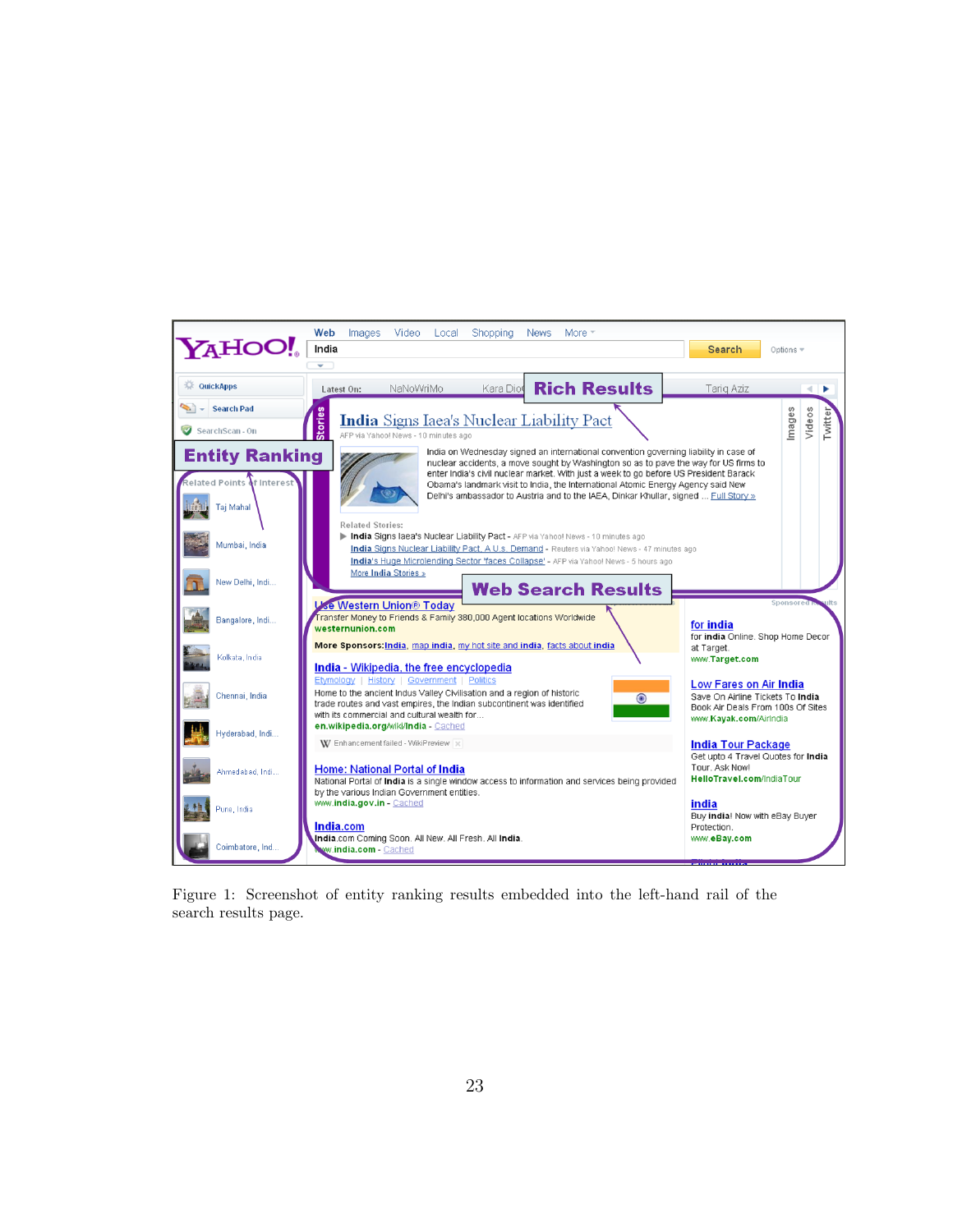

Figure 2: Distribution of the number of facets per entity. The number of entities is in logarithmic scale. While some entities have large number of facets (typically these are location entities which are connected to many other points of interest), some entities have fewer related facets.



Figure 3: Feature Sources for Entity Ranking.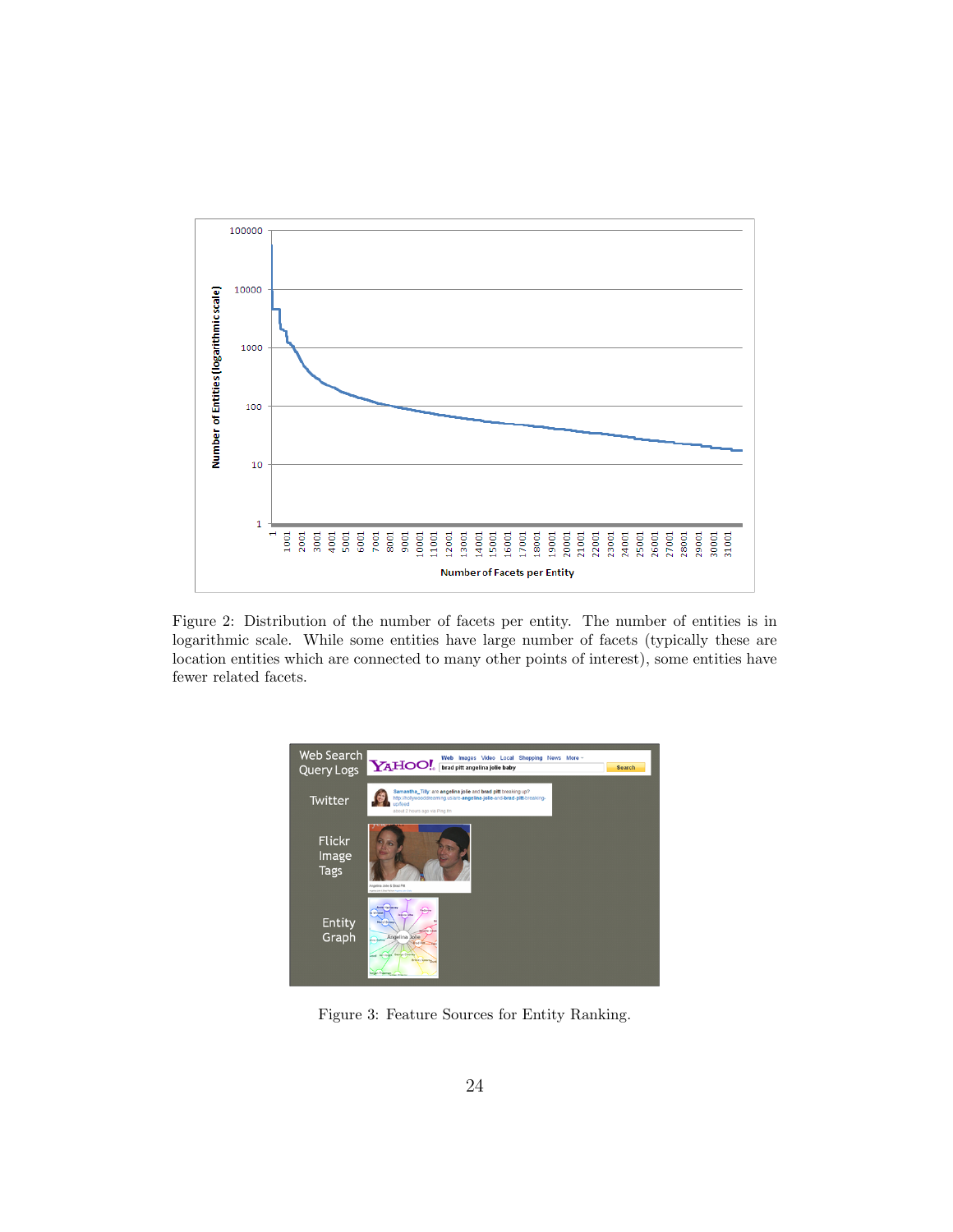

Figure 4: Entity graph: an example



Figure 5: Comparison of position-wise CTR between traditional Web Search results and Entity Ranking. The CTR information for both the results presentation are normalized so that CTR at position #1 is 1.